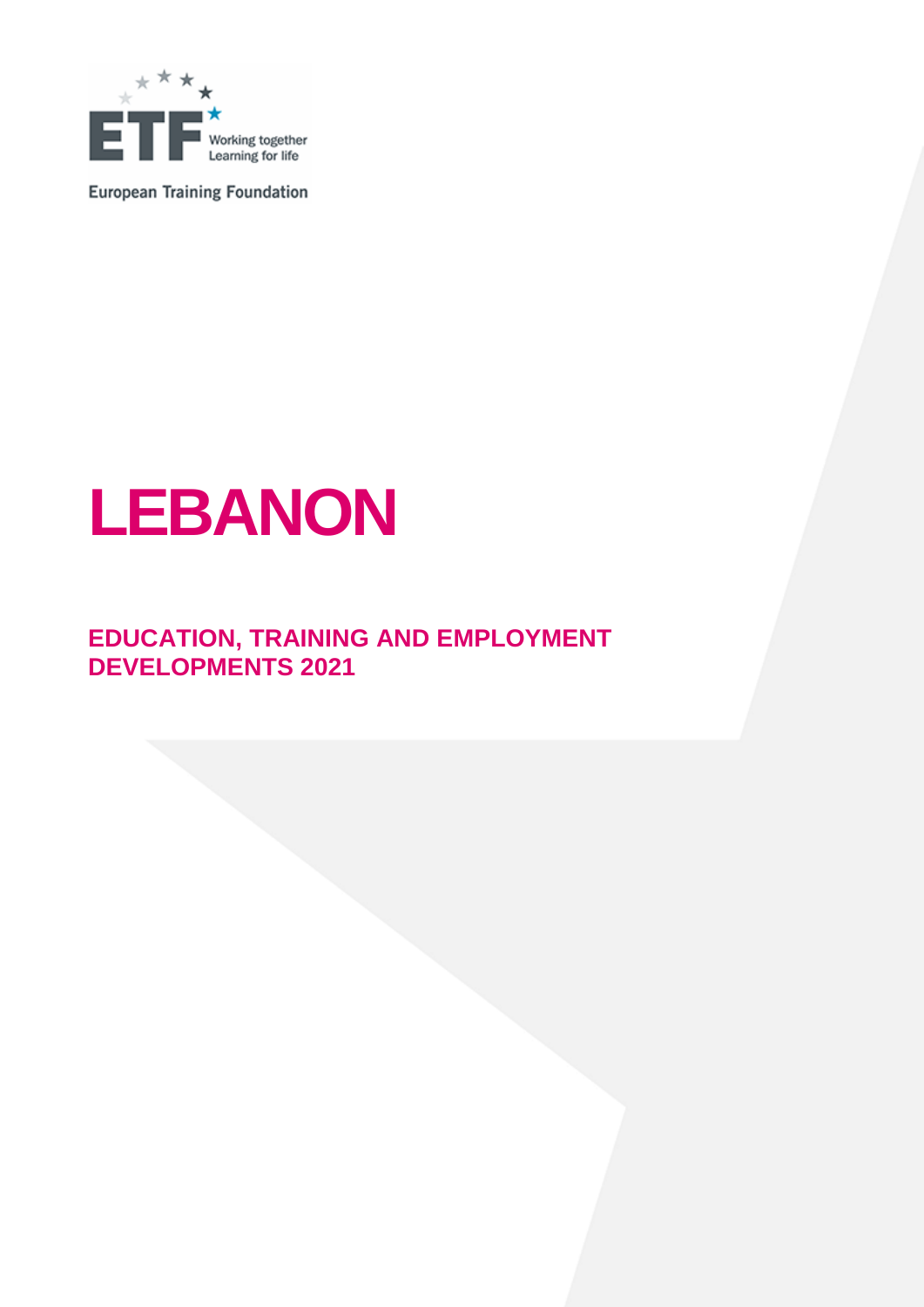The contents of this paper are the sole responsibility of the ETF and do not necessarily reflect the views of the EU institutions.

© European Training Foundation, 2021

Reproduction is authorised provided the source is acknowledged.

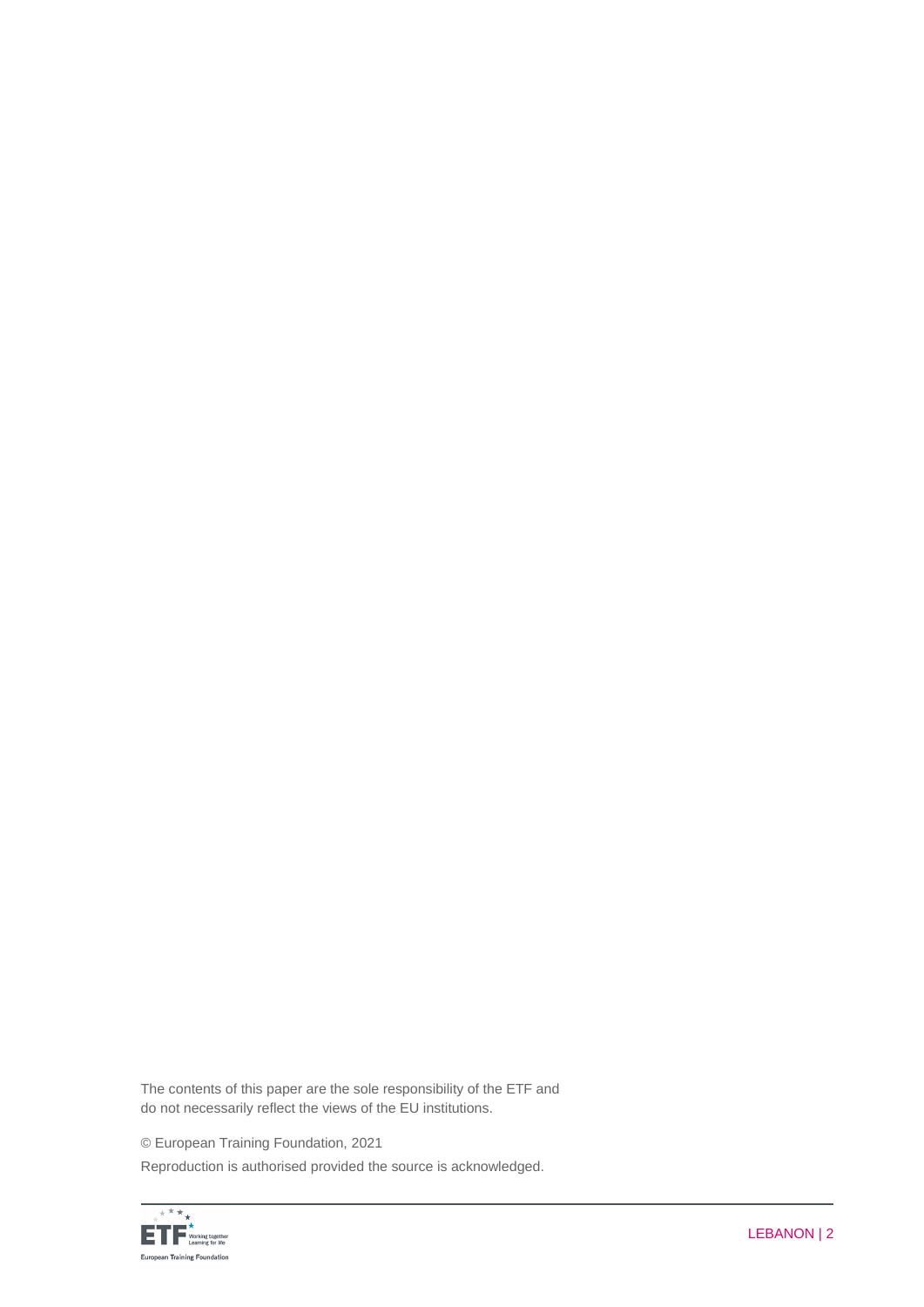# **KEY POLICY DEVELOPMENTS IN EDUCATION, TRAINING AND EMPLOYMENT**

Over the last 3 years, Lebanon has experienced acute crises that have added to its **long-lasting political instability**, refugee crisis and economic depression, depriving the country of stable development for more than a decade. The country's deep economic and financial crisis has been exacerbated by the COVID-19 situation and the devastating explosions in the Beirut port in August 2020, leading to a fast deterioration of the socio-economic situation among both Lebanese people and refugees. If the situation remains stagnant and reforms are not implemented, with the gradual lifting of subsidies and deepening of the crisis, the potential for further deterioration and social tensions will continue to rocket. Such a trend will ultimately further increase the number of people in need of urgent and intensive humanitarian assistance.

On 10 September 2021, a **new government** was formed, ending a more than year-long power vacuum that began shortly after the August [2020 Beirut port blast.](https://www.cnn.com/2021/08/04/middleeast/beirut-explosion-anniversary-questions-intl/index.html) Prime Minister Najib Mikati will lead a cabinet of ministers that will preside over an economic depression that the World Bank considers one of the world's worst since the mid-19th century.

Lebanon is facing the most devastating **socio-economic crisis** in its recent history. Since October 2019, when the crisis began, the Lebanese pound has lost more than 90 per cent of its value, leading to year-on-year inflation of 120% between May 2020 and May 2021. Food prices increased by a staggering 400% between January and December 2020. The revised food survival and minimum expenditure basket (SMEB) recorded a 21% increase between March and April 2021. The overall cost is four times higher than at the start of the crisis. At the end of 2020, 19% of Lebanese nationals reported losing their main source of income. The national minimum wage, which was USD 450 in 2018, is now worth USD 30 according to the black market's exchange rate (World Bank, 2021). The figures are likely to become more severe as the Government will likely remove most, if not all, import subsidies in the coming months. Moreover, assessments indicate unemployment among migrants was up to 50 per cent, with significant job losses in the final quarter of 2020 (ERP, 2021).

**Unemployment** and high levels of informal labour were already serious problems pre-crisis, with the World Bank suggesting that the Lebanese economy would need to create six times as many jobs just to absorb regular market entrants. Unemployment is particularly high in some of the country's poorest areas – nearly double the national average in some – which puts considerable strain on host communities.

Consequently, real **GDP** contracted by 20.3% in 2020, following a contraction of close to 7 per cent in 2019. An acute human tragedy is unfolding, with poverty expected to affect more than half of the population and unemployment expected to exceed 40% by the end of 2021 (UN; 2020). Given the socio-economic developments of 2020 and the first quarter of 2021, it will be difficult for the economy to improve in the short term. Subject to extraordinarily high uncertainty, real GDP is projected to contract by a further 9.5% in 2021 (World Bank, 2021). Without any reforms, or if priority is not given to covering people's essential needs, including food, electricity, health and education, there is a strong likelihood that vulnerable Lebanese, migrant workers and refugees will be pushed further into poverty and extreme poverty.

Over the last 2 years, obstacles preventing children from accessing a quality **education** have been compounded, and many more have emerged. With insufficient access to inclusive distance learning

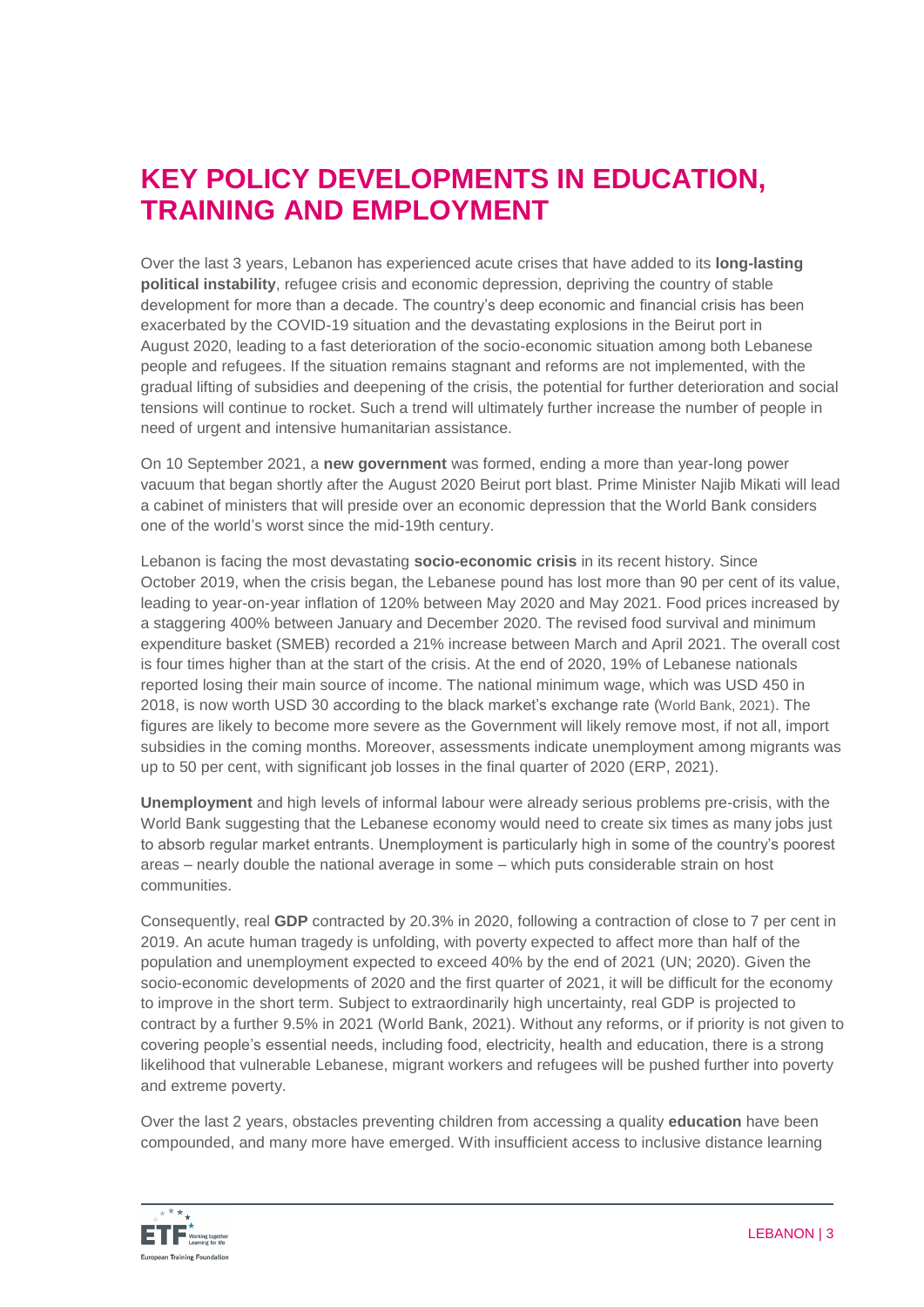tools, students have been out of meaningful learning for almost 2 academic years. More precisely, over 1.2 million school-age children had their education disrupted in 2020 alone, with 400 000 children being left out of school as a result of poverty and other factors (ERP 2021).

The Minister of Education and Higher Education (MEHE) recently issued a ministerial decision (No 385/m/2021) rescheduling the **start of the 2021-22 academic year** for all public schools, including secondary, for 11 October 2021 (the initial date was 27 September). The decision came as a result of a survey of the majority of school principals in primary and secondary education, and aims at dedicating more time to dialogue between the MEHE and teachers' representatives, who had previously announced a strike due to their socio-economic situation (Lebanon Education Sector, 2021).

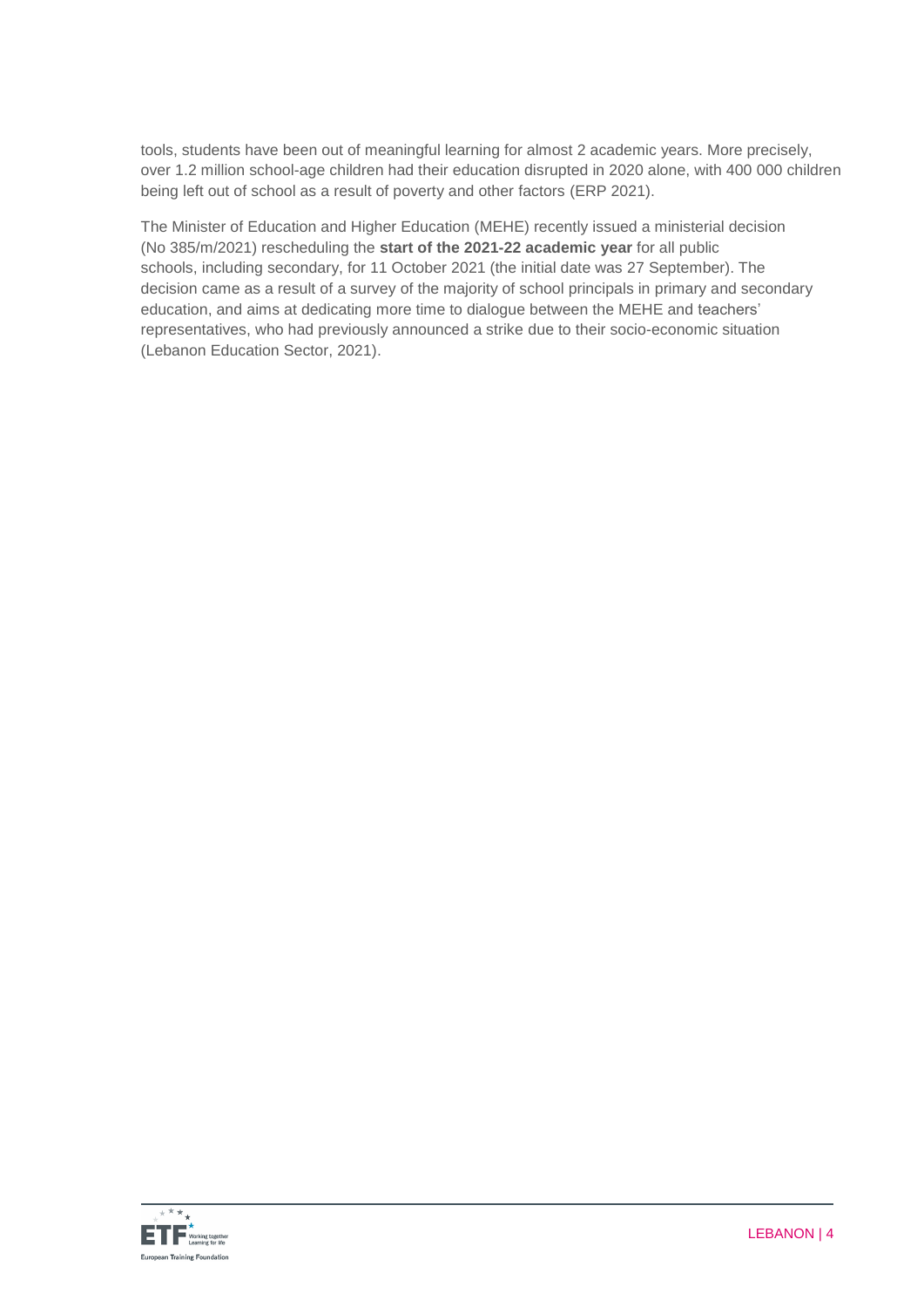# **1. KEY DEMOGRAPHIC AND ECONOMIC CHARACTERISTICS**

# **Political developments and health situation**

As mentioned in the Executive Summary, over the last 3 years, Lebanon has experienced acute crises that have added to its long-lasting political instability, refugee crisis and economic depression, depriving the country of harmonious and stable development for more than a decade.

On 10 September 2021, a new government was formed, ending a more than year-long power vacuum that began shortly after the August [2020 Beirut port blast.](https://www.cnn.com/2021/08/04/middleeast/beirut-explosion-anniversary-questions-intl/index.html)

The previous cabinet resigned in autumn 2020, following the Beirut port explosion. The administration has remained in their posts in caretaker roles but no longer has the authority to make major policy decisions. The political impasse is one of the major obstacles ahead of the implementation of reforms, and a driver of local tensions that bear a heavy impact on the various economic sectors. Since the cabinet's resignation, political parties have continued fighting over the makeup of the new government and have not yet come to an agreement. The new government should have the power to negotiate a relief deal with the [International Monetary Fund](https://www.cnn.com/2021/07/06/middleeast/lebanon-social-explosion-prime-minister-intl/index.html) or to implement a recovery plan.

The failing governance model is discouraging local and international businesspeople from investing in the country, mainly due to a lack of trust in the judiciary system or a fear of a social implosion (World Bank, 2021). The combination of these factors is slowly destroying the country's social and institutional infrastructure, without which Lebanon has no hope of much needed structural changes being implemented.

According to the 2019 survey, only 20% of Lebanese trust core public institutions.

On the **health situation**, the current crisis in Lebanon, coupled with the COVID-19 pandemic, has impacted both the health system and patients themselves.

A lack of reliable electricity, fuel and water supply threatens the daily operations of hospitals and health facilities, including intensive care units, dialysis units, cold chain requirements, sterilisation and diagnostic procedures. Currency exchange rates and cash flow restrictions on US dollars have limited international purchasing power for essential medicines, supplies and various reagents while local suppliers – including pharmacies – suffer similarly depleted stocks. These combined factors threaten the continued operation of health facilities and pharmacies. Moreover, decreased rates of routine immunisation in both the public and the private sector leave Lebanon at a higher risk of an outbreak of vaccine-preventable diseases.

With the national health system on the brink of collapse and hospitals reaching full capacity across the country, the Ministry of Public Health, in collaboration with the international community, has continued working within the National COVID-19 Response to expand hospital treatment capacities to ensure that all COVID-19 patients can obtain treatment in a timely manner without creating competition for care between individuals.

Poor, uninsured Lebanese – estimated to be half of the total population – and migrants in need of hospitalisation are facing demands for significant financial deposits to secure admission. Additional cost barriers are common, including COVID-19 PCR tests required for inpatient procedures and costs

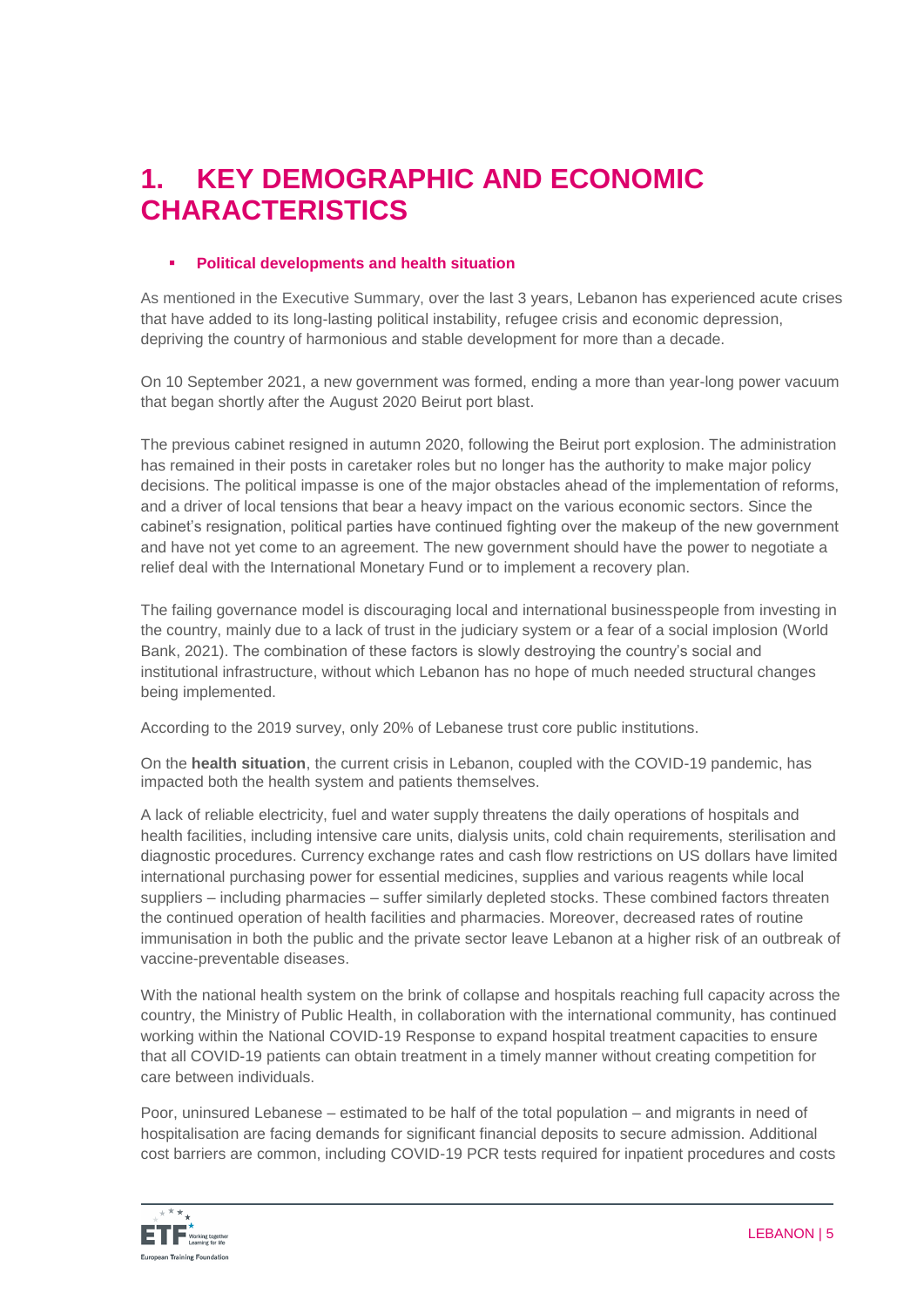of personal protective equipment (PPE) (Ministry of Public Health, 2020). The rising competition over resources for survival is fuelling tensions between Lebanese and Syrian individuals and communities, increasing the propensity to violence and generally eroding the hospitality of host communities.

Lebanon is still confirming cases of COVID-19 within its borders. At present, businesses and public institutions are operating under regular business hours with no restrictions on capacity. There are no limits on attendance for religious services. There is no current government mandate for mask wearing but individual private and commercial establishments may set their own requirements. All air travellers over the age of 12 arriving in Beirut are required to undergo PCR testing upon arrival.

The COVID-19 crisis has also highlighted the need for qualified staff in the health sector.

# **Demographics**

Primary data on recent demographic and systematic vulnerability for the Lebanese and migrant population remains limited despite efforts to increase data collection and collective analysis.

Lebanon's total population increased by 38.4% in 9 years – from 4.95 million in 2010 to around 6.90 million in 2020. Lebanon is undergoing a demographic transition, characterised by a sharp reduction in fertility rates and a significant increase in life expectancy. The middle phase of the transition has seen a drop in the size of the under-14 population, a bulge in the size of the workingage population (15-64 years) and considerable growth in the cohort aged 65+ (NSF for TVET, 2018- 22). Lebanon thus has an age-distribution profile that is somewhere between the regional average and that of the more developed regions of the world. There are proportionally fewer children and more elderly people than in nearby countries.

Population growth has significantly exceeded natural population growth, owing to a net inflow of migrants to the country. Lebanon has historically been a country of immigration, and diversity is one of its main characteristics. However, the Syrian crisis, which is now in its 10th year, continues to have a significant impact on Lebanon's demographics. In November 2019, the Government of Lebanon estimated that the country was hosting 1.5 million people (Government of Lebanon, 2020) who had fled the conflict in Syria (including 918 874 people registered as refugees with the United Nations Refugee Agency (UNHCR), as well as 27 700 Palestinian refugees from Syria and a pre-existing population of an estimated 180 000 Palestinian refugees (UNRWA, 2021) from Lebanon living in 12 camps and 156 gatherings). According to the United Nations Development Programme (UNDP) database, the total number of migrants at mid-year in 2019 was 1.9 million, and their main countries of origin were Syria (1.16 million), Palestine (0.5 million), Iraq (0.1 million) and Egypt (0.08 million).

## **Economic developments, informal economy and remittances**

As mentioned in the Executive Summary, Lebanon is facing the most devastating socio-economic crisis in its recent history.

Lebanon is a middle-income country with an open and largely service-oriented economy. It has a strong commercial tradition of domestic free trade and investment policies. In 2020, the service sector accounted for 86.4% of GDP, with a significant increase from 2019 when it accounted for 78.8% of GDP, followed by industry (7.2%, a decrease from 2019 when it was 12.8%) and agriculture (2.5%, a slightly decrease from 2019 when it was 3.1%). Small and medium-sized enterprises (SMEs) remain the main form of business organisation, particularly micro- and small enterprises. There is also a large and growing informal sector in the country, especially in agriculture, which represents a serious risk to the national economy.

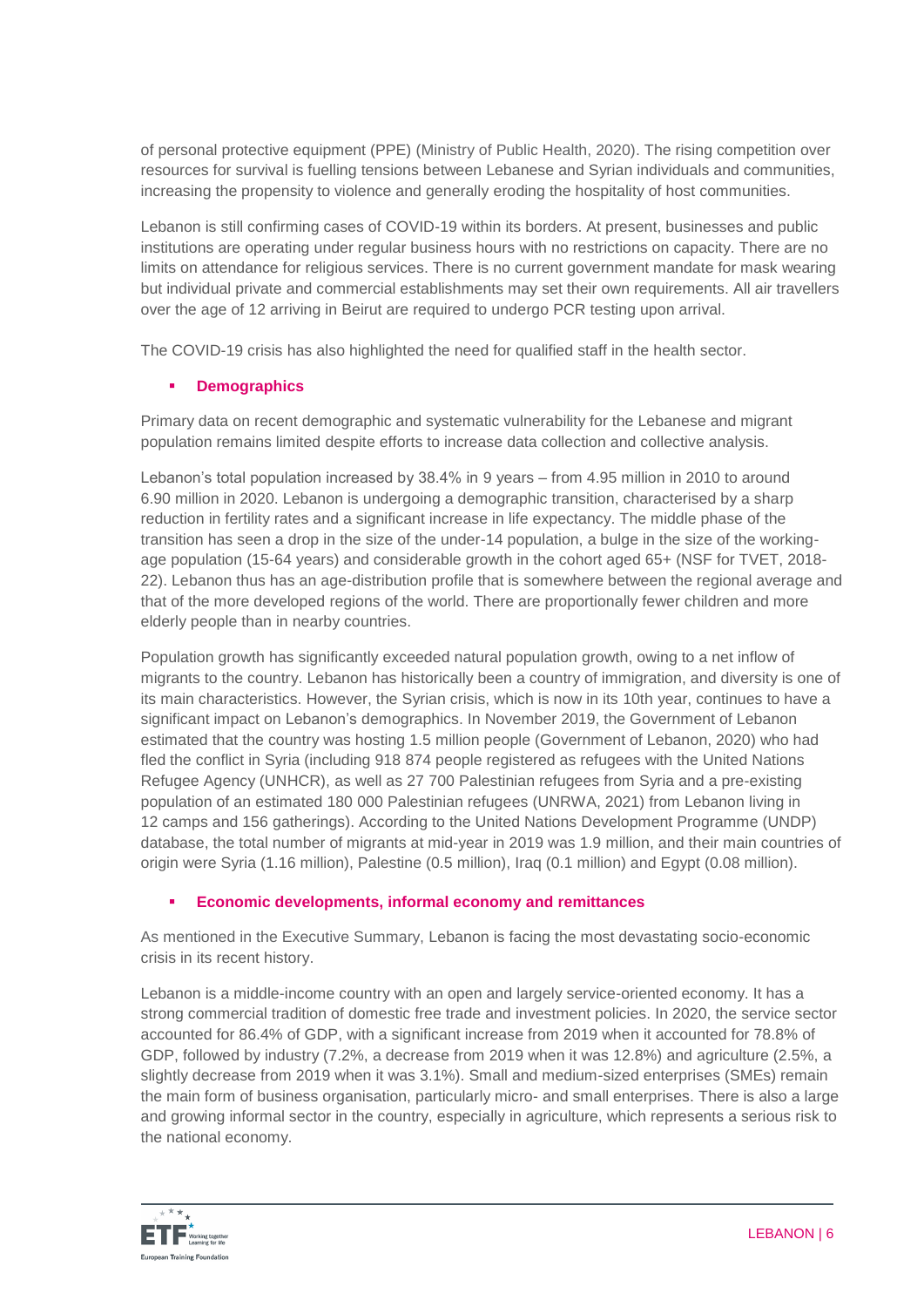Consequently, real GDP contracted by 20.3% in 2020, following a contraction of close to 7 percent in 2019. An acute human tragedy is unfolding, with poverty expected to affect more than half of the population and unemployment expected to exceed 40% by the end of 2021. Given the socioeconomic developments of 2020 and first quarter of 2021, it will be difficult for the economy to improve in the short term. Subject to extraordinarily high uncertainty, real GDP is projected to contract by a further 9.5% in 2021 (World Bank, 2021). 'Without any reforms, or if priority is not given to covering people's essential needs, including food, electricity, health and education, there is a strong likelihood that vulnerable Lebanese, migrant workers and refugees will be pushed further into poverty and extreme poverty' (UN News, 2020).

The outgoing government had issued a financial recovery plan in response to the current economic situation; however, it has been faced with major pushbacks and has not been properly implemented. Government negotiations with the International Monetary Fund (IMF), on the basis of a macroeconomic stabilisation programme and a critical liquidity injection, have been halted given the delay in government formation, but should quickly restart shortly.

The crisis in Syria is still having a profound effect on the Lebanese economy, as are the financial crisis and the consequences of the August 2020 explosion, including the street protests it provoked and the absence of a sitting government for a rather long period. All these concurrent situations have severely impacted the key drivers of growth, i.e., the real-estate, industry, service and tourism sectors. Other sectors, such as transport and energy, need urgent overhauling – especially Lebanon's infamous electricity infrastructure. Moreover, the incidents in the port of Beirut indicate that Lebanon needs to prioritise investments quickly in the construction, transportation and logistics sectors. The possibilities for post-blast reconstruction are undermined by heightened vulnerability, rising costs of services, increasing incidence of eviction due to the inability to pay rent, delays related to repairs, and eroded capabilities of public agencies. Addressing the housing challenge in Lebanon is also a long-term process that requires a societal change vis-à-vis the land and property arrangements, and its translation into the genuine right to adequate housing.

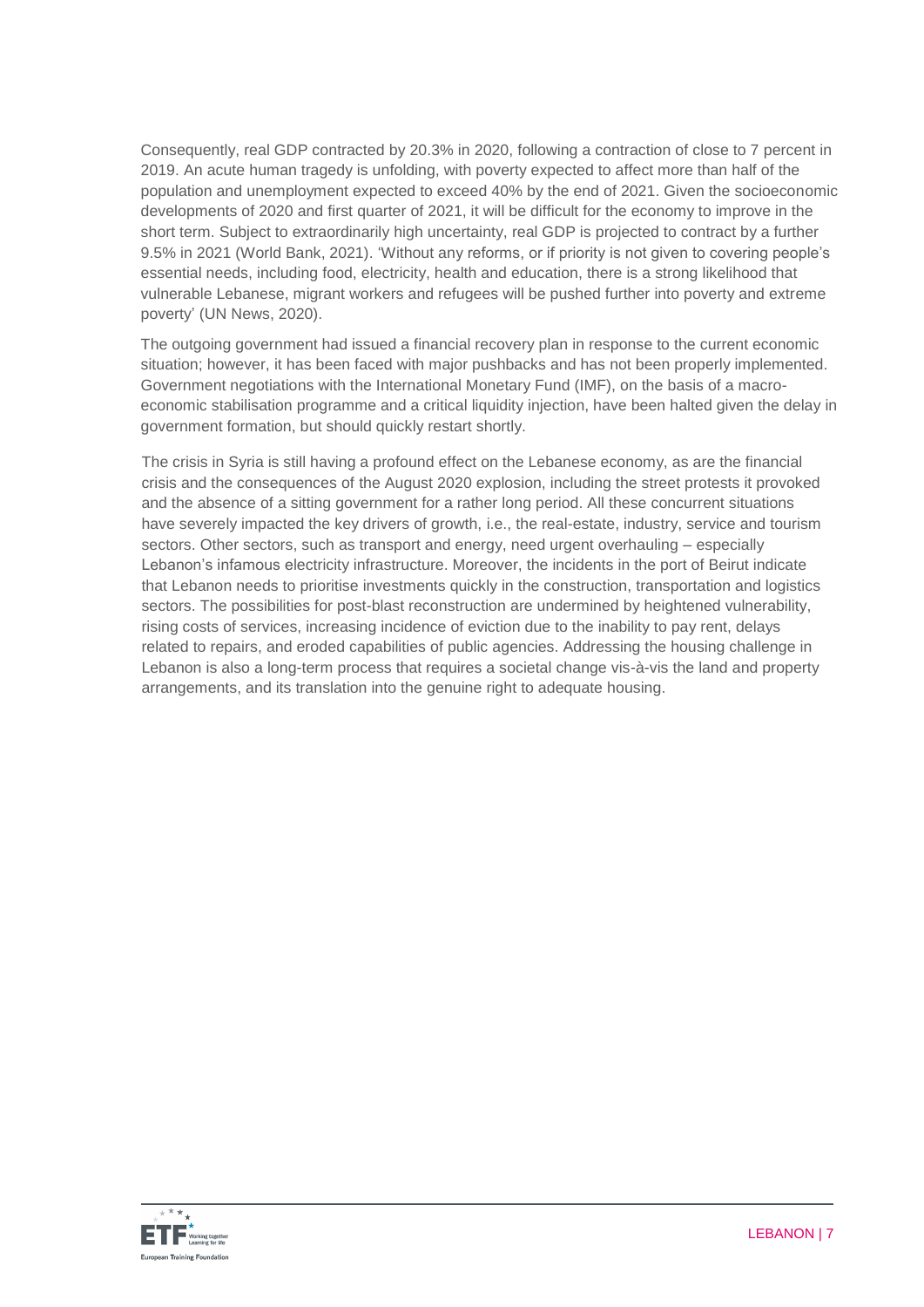# **2. EDUCATION AND TRAINING**

# 2.1 Trends and challenges

In recent years, families in Lebanon have been buffeted by unprecedented challenges, due to the economic crisis, the impacts of the COVID-19 pandemic, political deadlock, and the devastating explosions that shook Beirut. People of all backgrounds have been driven into deep poverty, and now find themselves unable to afford necessities, such as food and medicine.

These complex and interconnected issues are impacting every aspect of families' lives and jeopardising children's education and futures. Over the last 2 years, obstacles preventing children from accessing a quality education have been compounded, and many more have emerged. With insufficient access to inclusive distance learning tools, students have been out of meaningful learning for almost 2 academic years. More precisely, over 1.2 million school-age children had their education disrupted in 2020 alone, with 400 000 children being left out of school because of poverty and other factors (ERP, 2021).

The economic crisis is forcing families – particularly the most vulnerable Lebanese and migrant households – to adapt their livelihood-related coping strategies. This includes reducing household expenditure on education, including unenrolling children from school; sending children to work; and marrying off adolescents and girls to reduce the economic burden on families. In parallel, the cost of education has increased, with many families unable to afford textbooks, stationery, or IT equipment for online learning.

The country's education sector is also struggling to retain teachers due to the diminishing value of the local currency, putting an additional strain on the public education sector, which is already facing severe constraints in terms of available school infrastructure, education quality and service delivery. The situation is further exacerbated by the anticipated increase of 100 000 to 120 000 students transferring from private to public schools between 2019/20 and 2021/22 (ERP, 2021). Such acute shifts in student demographics seriously compromise the capacity of the public-school system to ensure basic conditions, including adequate human resources, to provide relevant, inclusive and quality education that adheres to national and international standards for education and child protection. The compounding factors of economic collapse, the inability to pay teachers, transportation costs, fuel to keep lights on, availability of supplies, space, and the pandemic threaten to overwhelm the Ministry's capacity to open schools in the upcoming school year. This will compound pre-crisis issues as children across the country already had lower than average literacy and numeracy rates compared with the rest of the Middle East (ERP, 2021).

As mentioned in the Executive Summary, the Minister of Education and Higher Education recently issued a ministerial decision rescheduling the start of the 2021-2022 academic year for all public schools, including secondary, for 11 October 2021.

## **Education expenditure, access, participation and early leaving**

Lebanon has both a private and a public (government) education system. The former charges for admission, while the latter is essentially free of charge. Private schools, the overwhelming majority of which are dependent on various religious communities, have a long and strong tradition in Lebanon. This has led to a great variety of educational institutions in the country, which can be seen as

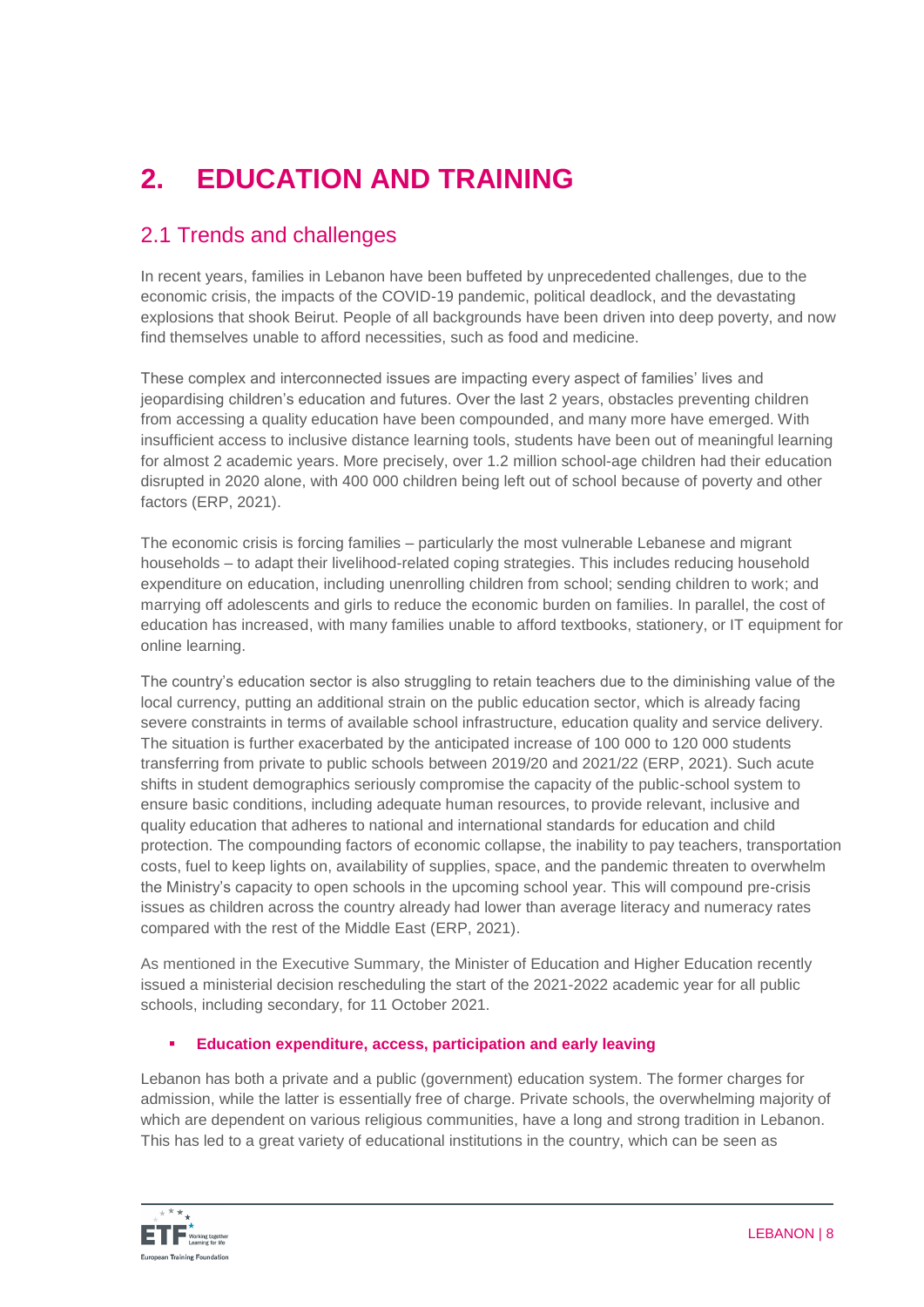openness on the part of the Government to the international community, but also represents fragmentation in the vocational education and training system.

According to the Lebanese Ministry of Finance, total expenditure on the education sector was around USD 1.2 billion in 2016, of which USD 900 million was spent on general education, USD 225 million on tertiary education, and USD 90 million on technical and vocational education and training. Public expenditure on the general education sector in 2013 (latest available data) was around 2.4% of GDP. However, there are indications that the share of education expenditure as a percentage of total public expenditure has remained more or less constant in the last few years.

The Lebanese education system enrols nearly 1.25 million students, almost 60% of whom attend private schools (MEHE, 2021). The private school sector receives an approximately 25% share of public financing (World Bank, 2020), yet it is subject to minimal regulation and quality assurance. The burden of education in Lebanon falls on parents' shoulders. School completion rates in primary (78%) and lower secondary (59%) schools are declining. In addition, school completion is highly unequal among economic groups, with only half of 18-year-olds from the lowest economic quantiles completing school. The out-of-school rate for primary and secondary school-age children is extremely high (21%) (CAS, 2020).

Since 2012, Lebanon has experienced one of the largest influxes of Syrian refugees – more than 356 000 Syrian refugee children enrolled in formal and non-formal education in 2019 (No Lost Generation, 2020). According to the latest surveys, 40% of primary-age and 90% of secondary-age Syrian refugee children are not in school (CAS 2020). In addition to access, quality is an increasing concern in Lebanon.

As also highlighted in the last Torino Process (TRP) assessment run in 2018-19 in the pre-COVID era, despite the rapid expansion in the provision of training courses and student enrolment, the current TVET system in Lebanon does not meet the personal aspirations of young people or the needs of local and regional labour markets. The TRP assessment also pointed out that TVET was still associated with academic failure and poor-quality provision. The association of TVET-level jobs with low wages, poor working conditions and a lack of career prospects has discouraged young Lebanese people from enrolling in VET courses at secondary and post-secondary levels. The 2020 update to the Lebanon Crisis Response Plan (LCRP) highlights that enrolment in post-basic education remains low, with only around 8% of secondary school-age non-Lebanese youth enrolled in public schools and another 8% enrolled in private secondary, technical and vocational education schools (Government of Lebanon, 2020). Furthermore, most public TVET schools in Lebanon suffer from poor facilities, obsolete equipment and outdated learning materials that are no longer in use in specific trades. Deteriorating security conditions have adversely affected all economic sectors and placed huge pressure on the labour market (MEHE & UNESCO, 2020).

The system also suffers from an uneven geographical distribution of schools across the country. Moreover, although the conditions for entering the VET education system are transparent, the process for advancing to higher education is far from smooth and often perceived as restrictive by VET graduates wishing to continue their studies.

One of the main deficiencies in the education sector remains the lack of reliable national education data that can be meaningfully used for programming policy interventions. A lack of timely information and insufficiently detailed disaggregated enrolment figures hamper evidence-based programming. Since 2018, the Ministry of Education and Higher Education (MEHE) has been in the process of digitalising data collection – both centrally and at school level – yet no real developments can be

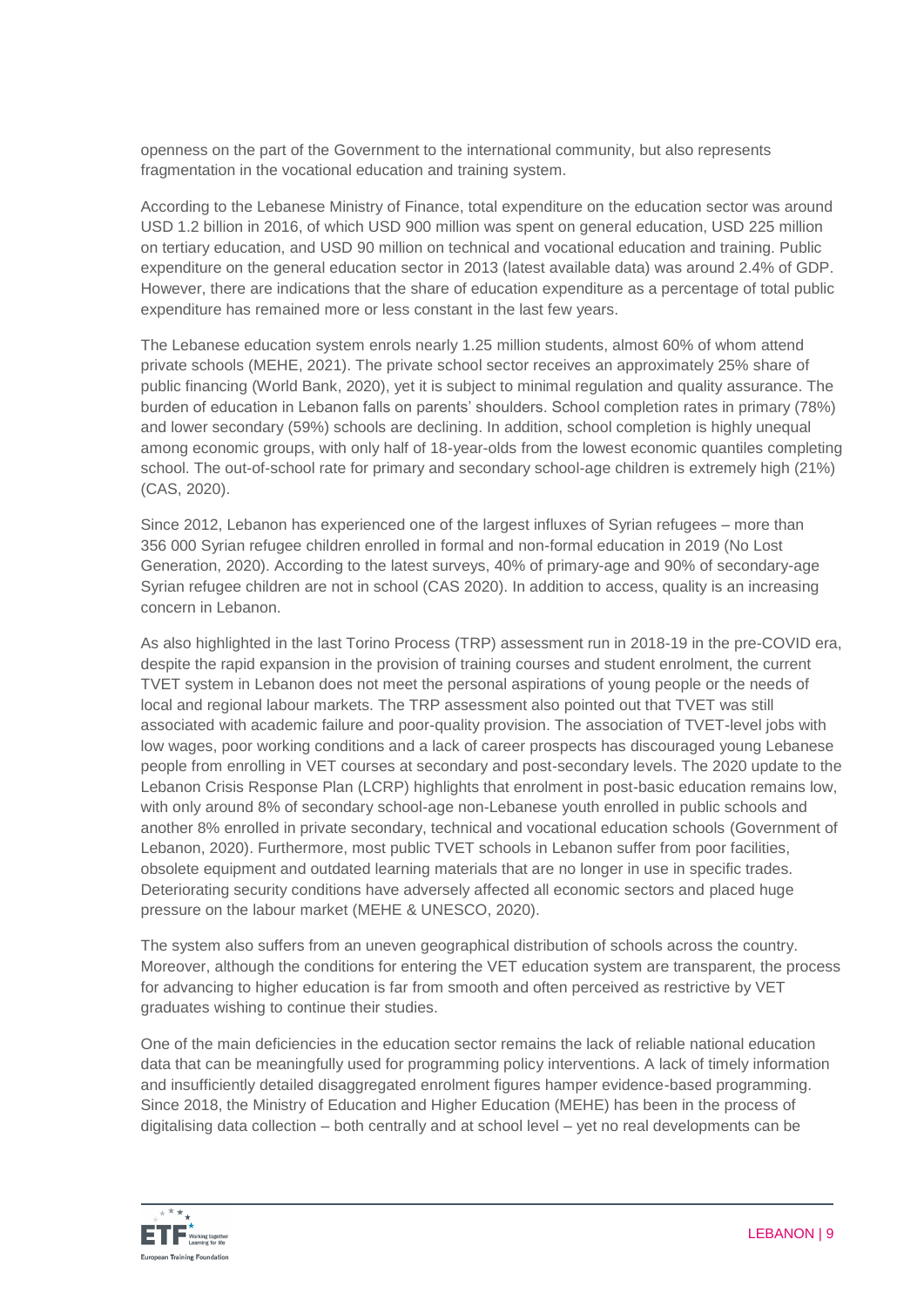reported, especially considering that since October 2019, when the street protests began, the country has essentially been paralysed.

In response to this dramatic situation, the Emergency Response Plan (ERP) for Lebanon, published in August 2021, has a total funding requirement of USD 378.5 million, and was acknowledged during the International Conference in Support of the Lebanese People on 4 August 2021, attracting funding commitments from key donors totalling approximately USD 370 million (France will provide EUR 100 million). Under the ERP, the education sector has a total budget of USD 33.25 million, targeting 220 000 children, youths, parents/caregivers and teachers. 41% of the education sector is funded the appeal, with USD 176.7 million available as of 30 June 2021. The funds received by the education sector in 2021 constitute around 6% of all funds received for the Plan (all sectors included) (World Bank, 2021). Moreover, cash and voucher assistance (CVA) for education has become increasingly common in education programming and is integral to the ERP.

The influx of money into the country, if confirmed by donors, is massive, yet unless the new education action plan is properly operationalised, no real changes will happen and the risk of fragmentation amongst interventions remains high.

Overall, there are 631 209 Syrian children (aged 3-18) living in Lebanon (UNHCR, 2018). These children, in addition to 447 409 vulnerable Lebanese children in the same age bracket, are in need of education assistance. Despite efforts by the MEHE and education partners, it is estimated that 40% of the Syrian children – more than 250 000 – remain out of certified education (formal and non-formal). The enrolment rates drop significantly in lower secondary education, and the out-of-school rates are highest among 15 to 18-year-old Syrians, with only around 6% of registered Syrian refugees in that age group enrolled in formal education (secondary schools and TVET public schools) (Government of Lebanon, 2020).

Research conducted in 2020 by the World Bank, in cooperation with relevant ministries and other stakeholders present in the country, reveals how the public sector has increased its relevance and presence for refugee children from Syria. Post-2018, the number of non-Lebanese students was almost the same as the number of Lebanese students present in the public system. That year, 220 498 non-Lebanese children were enrolled in public schools in Lebanon, i.e. approximately 45% of all the students in the public system. This demand for education was accompanied by the need to increase the capacity of the public education system within a very short period of time. Second shifts is one of the solutions introduced in public schools (World Bank, 2020). In parallel, the number of donors present in the country aiming to finance education services for Syrian refugees increased steadily. Between 2014 and 2018, the annual average amount provided by donors to finance the public education system was USD 250-300 million, which was more than 25% of the finance attributed by the Government to education. The MEHE has adopted different strategies to ensure that Syrian children receive formal certification and recognition for their education achievements, but, as yet, no real results have been achieved at national level.

## **PISA results**

In 2018, Lebanon participated for the second time in the Programme for International Student Assessment (PISA) exercise. Participants did not perform particularly well in any of the areas tested: low scores were recorded by 67.8% of students in reading, 59.8% of students in mathematics and 62.2% of students in science. Overall, the PISA results showed the need to tackle underperformance, address the issue of dropping out of school and assist those struggling with school performance in earlier grades. In brief, the PISA assessment shows that two-thirds of Lebanese students do not achieve basic literacy, which is very low by international standards (OECD, 2019). The limited learning

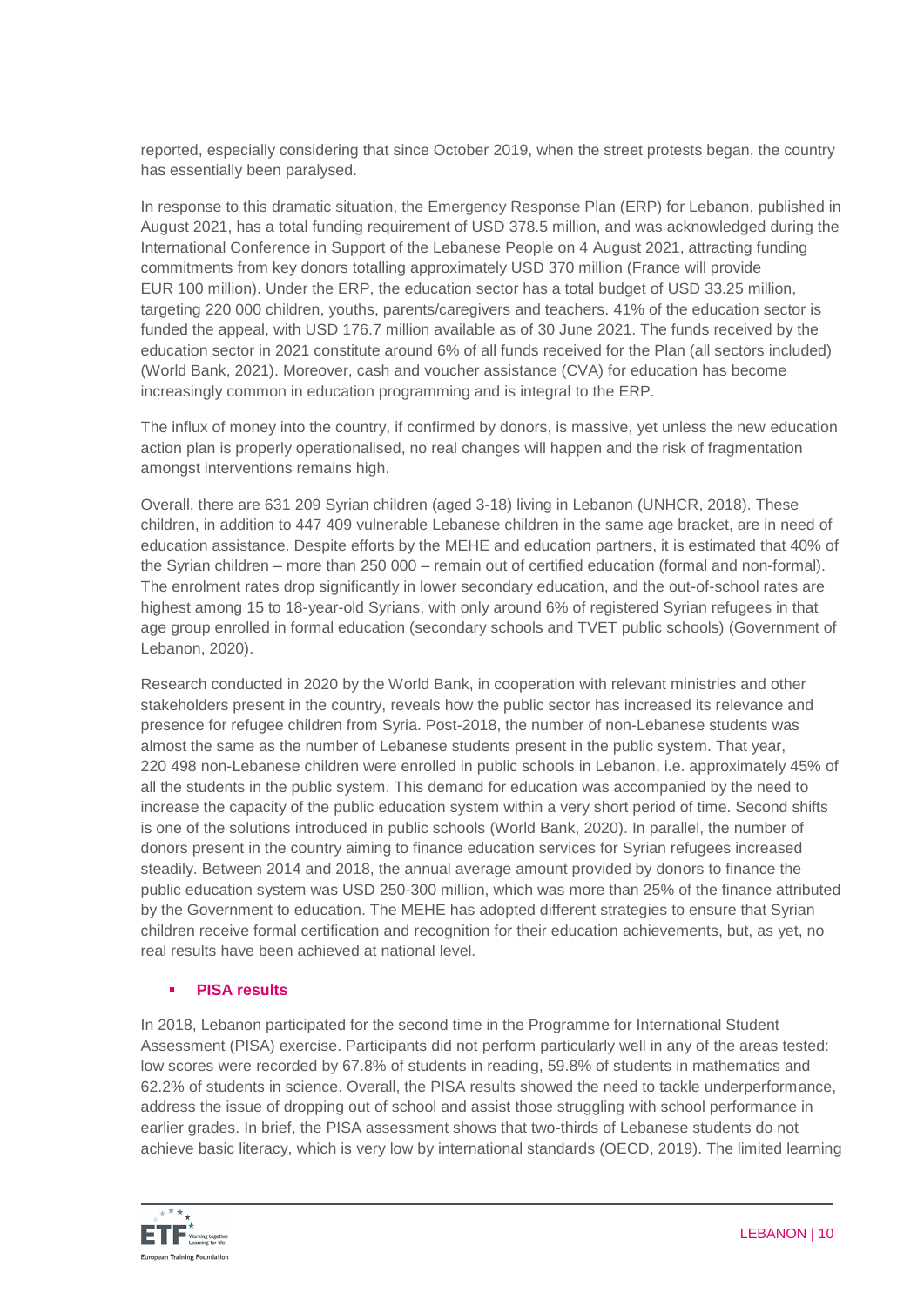together with the recent crises have translated into a mismatch of skills and labour market needs and a spike in unemployment rates. A revision of pedagogical methodologies and practices, curriculum contents and approaches, and excellence in pre-service teacher training and teacher recruitment remains key for Lebanon.

# **Young people not in employment, education or training (NEETs)**

According to the Labour Force and Household Living Conditions Survey carried out between 2018 and 2019, about 50% of unemployed young people had been seeking employment for more than 12 months at the time of the survey. Moreover, the percentage of young people not in employment, education or training (NEET) was about 22%, but was significantly higher among young women (26.8%) than young men (16.7%) (CAS, 2020). The vulnerable position of young people has been accentuated during the pandemic, where even access to quality health care is dependent on having the necessary financial resources.

# **Education during the COVID-19 pandemic**

The COVID-19 crisis has resulted in different risks, one of the most prominent of which is the drop-out rates among school-age children – especially girls – in both Lebanese and Syrian population groups. The Beirut blast also exacerbated the already adverse impact of COVID-19, economic and political instability and the refugee crisis.

Owing to the school closures necessitated by the COVID-19 pandemic, the Ministry of Education and Higher Education (MEHE) launched a Distance-Learning Plan for all public and private schools as part of the Education Sector Short-Term Response to COVID-19, which contains general guidance on three learning delivery methods: media, online platforms and non-ICT methods.

During COVID-19 restrictions, in-person formal education has been replaced with blended learning, which many schools, teachers and students were not ready to use. Additional lockdowns led to a reliance on full distance learning methods, which has placed additional strain on teachers and students. This has also impacted retention support programmes by donors that would normally be more effective in person. Non-formal education activities have been also suspended in person, with distance learning used as an alternative approach.

The most common challenge reported by children was a lack of internet or mobile data (73%), followed by having to share their learning device (phone, tablet or computer) with other family members (63%). 'A majority of children (84%) rely on shared devices to access online courses and many expressed that the frequent power-cuts disrupt lessons. These obstacles are likely to become more pronounced as power-cuts become more frequent and Lebanon teeters on the edge of a nationwide internet outage, according to the head of the state-owned telecom company' (Imad Kreidieh, 2021). Chronic fuel shortages and generator breakdowns have challenged online communication and undermined distance learning, which relies on a strong internet connection and access to digital devices.

Of significance are the challenges related to access to distance learning by refugee and vulnerable children. Children attending second shift in public schools were largely excluded from accessing distance education (Lebanon Education Sector, 2021), with the recent AVSI assessment noting that some schools only targeted first-shift students for distance learning (AVSI, 2021). Furthermore, the new approaches did not cater for children with special needs. Notably, the platforms used in distance learning were not suitable for children with disabilities who have experienced historical seclusion and marginalisation in education.

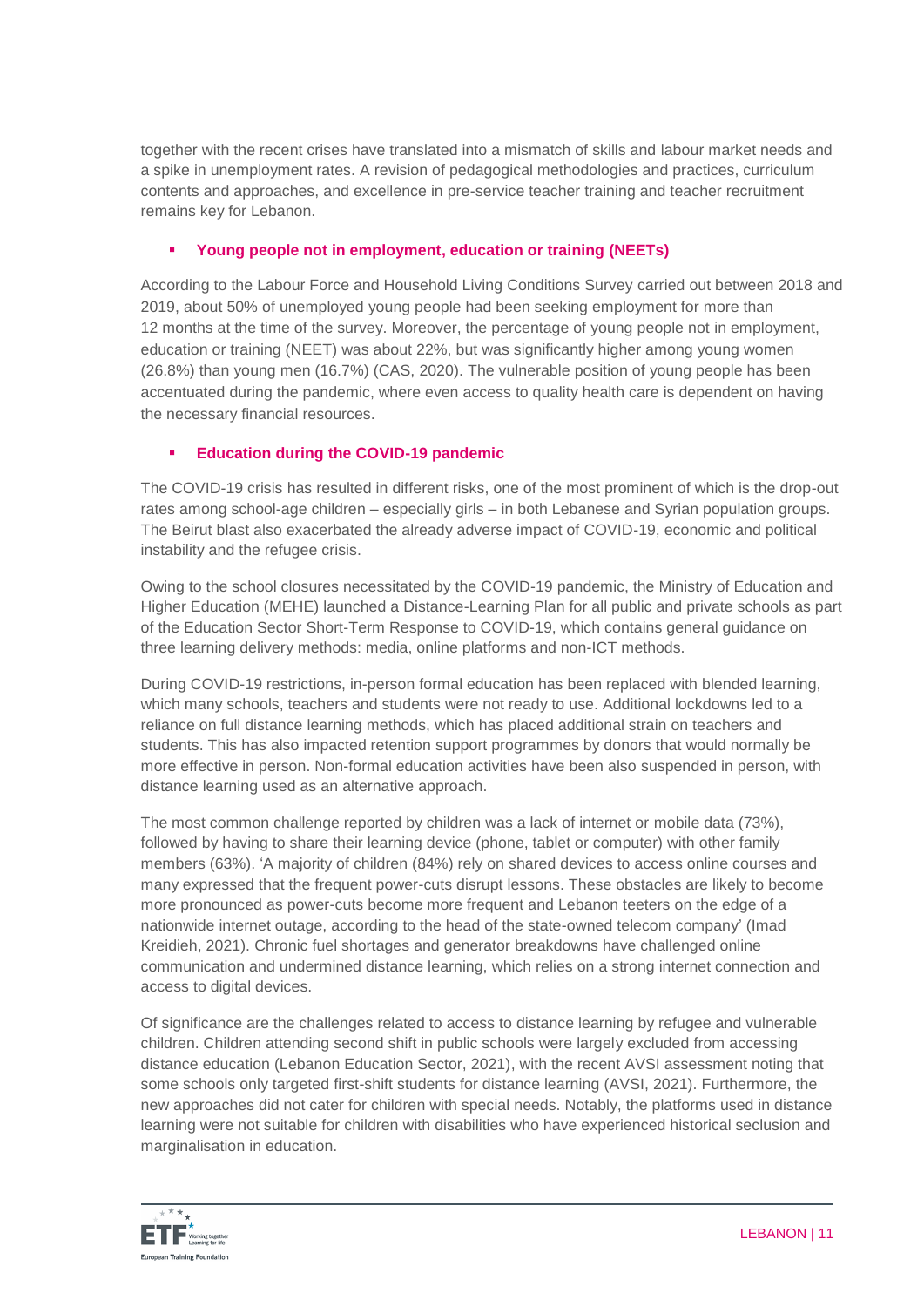Key barriers to participation in distance learning include persistent power interruption, lack of electronic gadgets and an internet connection, lack of digital skills and limited learning supplies. The situation is now at a tipping point: urgent action must be taken to ensure that all children in Lebanon can safely return to school and have opportunities to learn.

At the beginning of October 2021, only universities and private schools had opened to students for inperson lessons. There are significant delays in the opening of public schools at all levels due to the parallel crisis that impacts logistics, as well as the precarious contractual situation for teachers.

When considering education during the COVID-19 pandemic, it is equally important to emphasise the scale of the impact of the latest devastating developments on the country. The explosion in August 2020 caused damage ranging from minor to severe to at least 163 public and private schools, which urgently require rehabilitation, repair and replacement equipment. This is affecting continuity of learning for at least 85 000 students. Five technical and vocational compounds have also been affected, including 20 technical and vocational education and training (TVET) schools and institutes. The negative impact on education goes beyond physical damage, however. The increased risk of dropping out from school, high vulnerability of marginalised children and those with special needs, and post-traumatic effects on learners all threaten the continuity of education (MEHE & UNESCO, 2020).

MEHE set up the 'MEHE Beirut Blast Committee' with the aim of following up the school rehabilitation process, mechanism and outcomes. The United Nations Educational, Scientific and Cultural Organization (UNESCO) has been mandated to coordinate rehabilitation efforts, encompassing partnership development, finance, implementation, monitoring and reporting. Assessments of the damage to schools are being carried out by the MEHE and the United Nations Children's Fund (UNICEF) in public schools, by the UN in private schools and by UNICEF in TVET schools and institutes (MEHE & UNESCO, 2020).

# 2.2 VET policy and institutional setting

# **Strategic and legal framework for VET and adult learning**

The National Strategic Framework (NSF) for TVET 2018-2022 remains the main policy document adopted for improving the TVET education system. The framework is structured along three main axes: i) expanded access and service delivery; ii) enhanced quality and relevance of TVET provision; and iii) improved TVET governance and systems. These axes will be followed via eight building blocks. The framework also represents an important step towards better collaboration between government institutions and stronger partnerships with the private sector.

In 2021, MEHE in cooperation with other partners developed a 5-year general education plan for 2021 to 2025 that builds on successes and lessons learned from previous programmes and plans. The plan presents an ambitious framework and recognises the importance of early childhood education and enrolment, keeping children in schools and providing learning opportunities for those who are not in school. The plan is currently being finalised.

In this context, and in light of the delays that have occurred in the last 2 years, the NSF Action Plan seems to be not yet fully operationalised.

# **VET governance and financing arrangements**

The education system is governed by the MEHE. A number of bodies work under the auspices of the Ministry: the Directorate General of Education, the Directorate General of Higher Education and

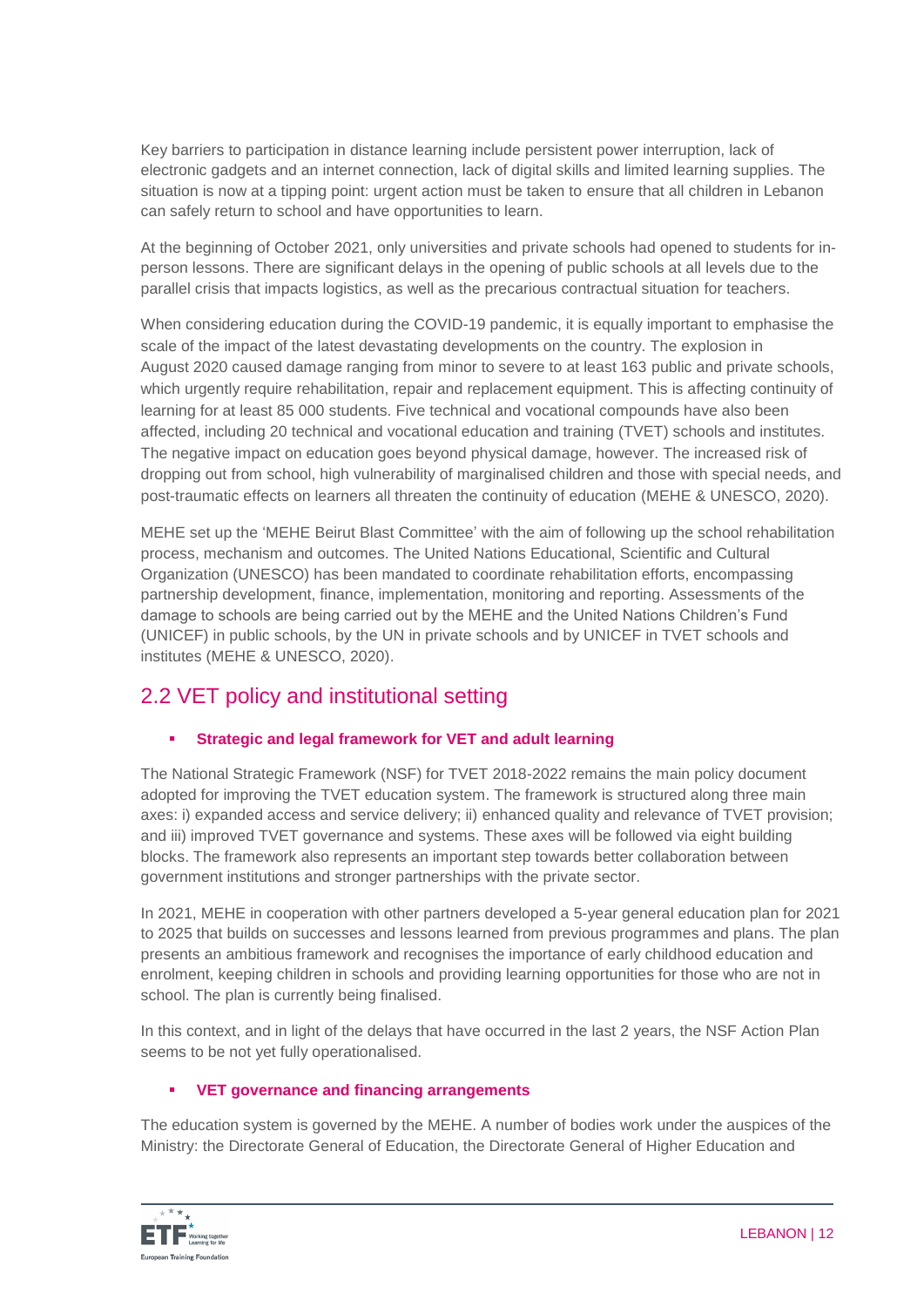Directorate General of Vocational and Technical Education (DGVTE). The public VET training providers (representing around 40% of the overall training offering) do not have enough autonomy to make management decisions at local level and depend fully on DGVTE management. At the same time, large numbers of private training providers have management and funding independence, providing they use the state examination system and submit to certain DGVTE quality-control measures.

In addition, a number of ministries and government agencies are responsible for vocational training provision for unemployed people and other specific target groups, especially Syrian refugees. The main institution offering adult education and continuing training courses is the National Employment Office (NEO). The chambers of commerce also offer training courses through their own centres. As a result of all the recent crises, including the ongoing Syrian situation, there has been a proliferation of service providers offering private accelerated training.

The main challenges for Lebanon remain the implementation of reforms and the lack of clear governance in the country, which has an impact on the governance of VET (and the education system in general) for financing arrangements. The decision-making system is closely linked to the established balance of powers between religious groups at all levels of the system. Therefore, while society and the business community could move more swiftly and respond to the changing socioeconomic environment, government structures remain slow and, in some cases, paralysed. These circumstances, as well as the past and current crises and challenges faced by the country, also influence education reforms and the education system.

# **Quality and quality assurance**

Currently, quality assurance in VET is primarily oriented to conducting accreditation of providers against criteria largely relating to school infrastructure and the like, rather than being aimed at improving provision and qualifications. The National Strategic Framework for TVET (NSF) does, though, call for a more far-reaching QA system.

Competency-based approaches to assessment are not systemically used and final assessments are mainly theoretical in content.

Lebanon plans a comprehensive eight-level national qualifications framework (NQF), covering all types of education and training. The latest developments to report were in 2019, when the Minister of Education and Higher Education adopted Decision 374/M/2019 on the VET component of the framework, applying to levels 1 to 6 of the planned full LNQF (ETF, 2021).

Nevertheless, this legislation does not apply to the general qualifications framework. Since piloting in 2012, no significant technical work on the general level descriptors has been undertaken, only those applying to VET qualifications. No working group is currently sitting, and the stakeholders required to cooperate in the framework's development have not been identified or convened.

# **Work-based learning arrangements**

Work-based learning (WBL) in Lebanon falls under the TVET sector and combines classroom-based learning. Unfortunately, Lebanon (excluding the Vocational Secondary Certificate (LP) – dual system) lacks structured WBL schemes that provide a framework with regulations regarding duration, content, roles and responsibilities for firms and supervisors, monitoring schemes, etc. (UNESCO, 2018).

Similar to Lebanon's broader VTE system, there are numerous challenges associated with apprenticeship. It is difficult to keep teachers updated on new technological developments in their

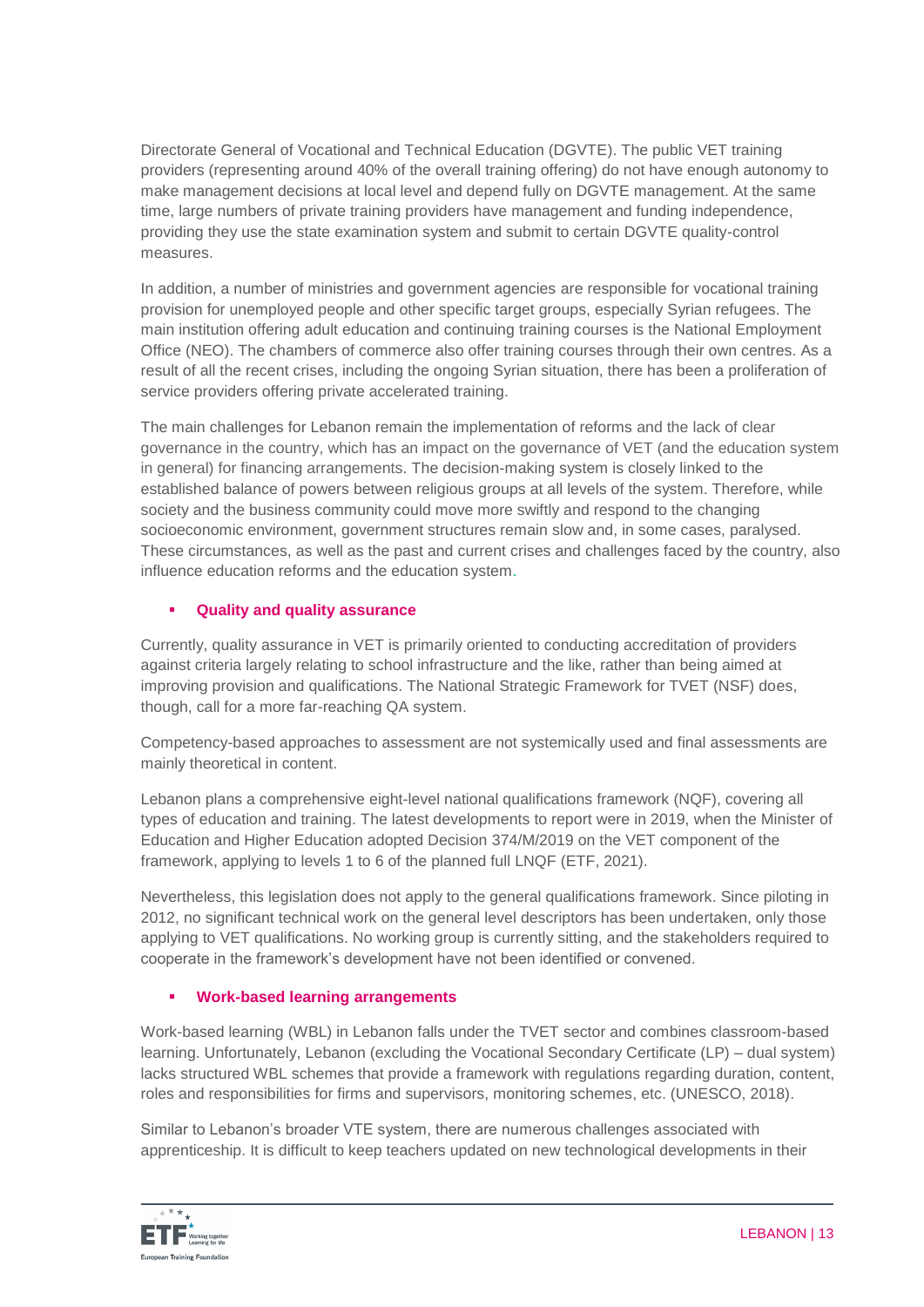fields. Companies lack qualified trainers who can create links between theoretical education offered in VTE schools and practical training provided by firms. These two key components of the apprenticeship system create serious gaps in the training provided. Limited career guidance for students is one of the primary reasons for high drop-out rates. In some cases, students opt not to return to school once they have started earning wages, and employers like to retain students who have not completed their studies because they can offer them lower wages. Another important challenge is the relatively low cost of employing foreign workers in Lebanese companies, which leads employers to prefer and hire foreigners over Lebanese workers.

## **Digital education and skills**

The shift to distance learning modalities brought about many challenges, impacting learners, caregivers and teachers, and strongly relied on the digital skills of end users. Distance learning was not widespread in Lebanon prior to the pandemic, and the sudden transition was difficult for many, especially as the country grappled with the economic crisis. Most children consulted (71%) reported that the transition to distance learning was difficult (Lebanon Education Sector, 2021).

In Lebanon, digital education depends mostly on: i) access to remote tools and technology, ii) connectivity and electricity, and iii) availability of online content that enables online remote learning. Additionally, capacity and skills gaps in using available online platforms and devices make access to and use of online tools even more complex and require careful strategic planning. Therefore, improving access to online remote learning has become a critical factor for acquiring digital skills and at the same time reducing learning losses.

The Distance Learning Plan 2021 recognises the importance of enhancing the digital literacy skills of both students and teachers to find, evaluate, create and communicate information, and aims at encouraging digital citizenship among both students and teachers.

# **Donor support to education and VET for young people and adults**

The EU has awarded GIZ International Services a EUR 4 249 300 project called ProVTE (Technical Assistance for More Practice Oriented VTE in Lebanon), with the overall objective of improving the quality, relevance and responsiveness of the public VTE system to the needs of the labour market by promoting and strengthening the planning, coordination and implementation of a more practiceoriented VTE. The project was launched in February 2017 and will end in December 2021. This project has been followed by a new EU-funded initiative called VTE4all, which started in September 2020 with a budget of EUR 4 350 000 and an implementation period of 36 months. This new project will build on the ProVTE experience in designing and delivering competence-based training by aiming to enhance the capacities of vulnerable individuals in Lebanon to pursue pathways to a decent livelihood through improved access to quality TVET. Its main objective is to increase the employability prospects of vulnerable Lebanese, as well as Syrian and Palestinian refugees.

Given the current situation in the country, the Lebanon Crisis Response Plan 2017-2021 is the overarching programme in all sectors in need, including Education. It is a joint, multi-year plan between the Government of Lebanon and international and national partners. It aims to respond to challenges in a holistic manner with medium-term, multi-year planning through the delivery of integrated and mutually reinforcing humanitarian and stabilisation interventions.

In **Education**, the Plan aims at i) supporting the long-term processes of rebuilding and peace building; ii) mitigating the negative psychosocial impact of violence and displacement on children; and iii) sustaining increased and equitable access to quality education for all children through the MEHE's

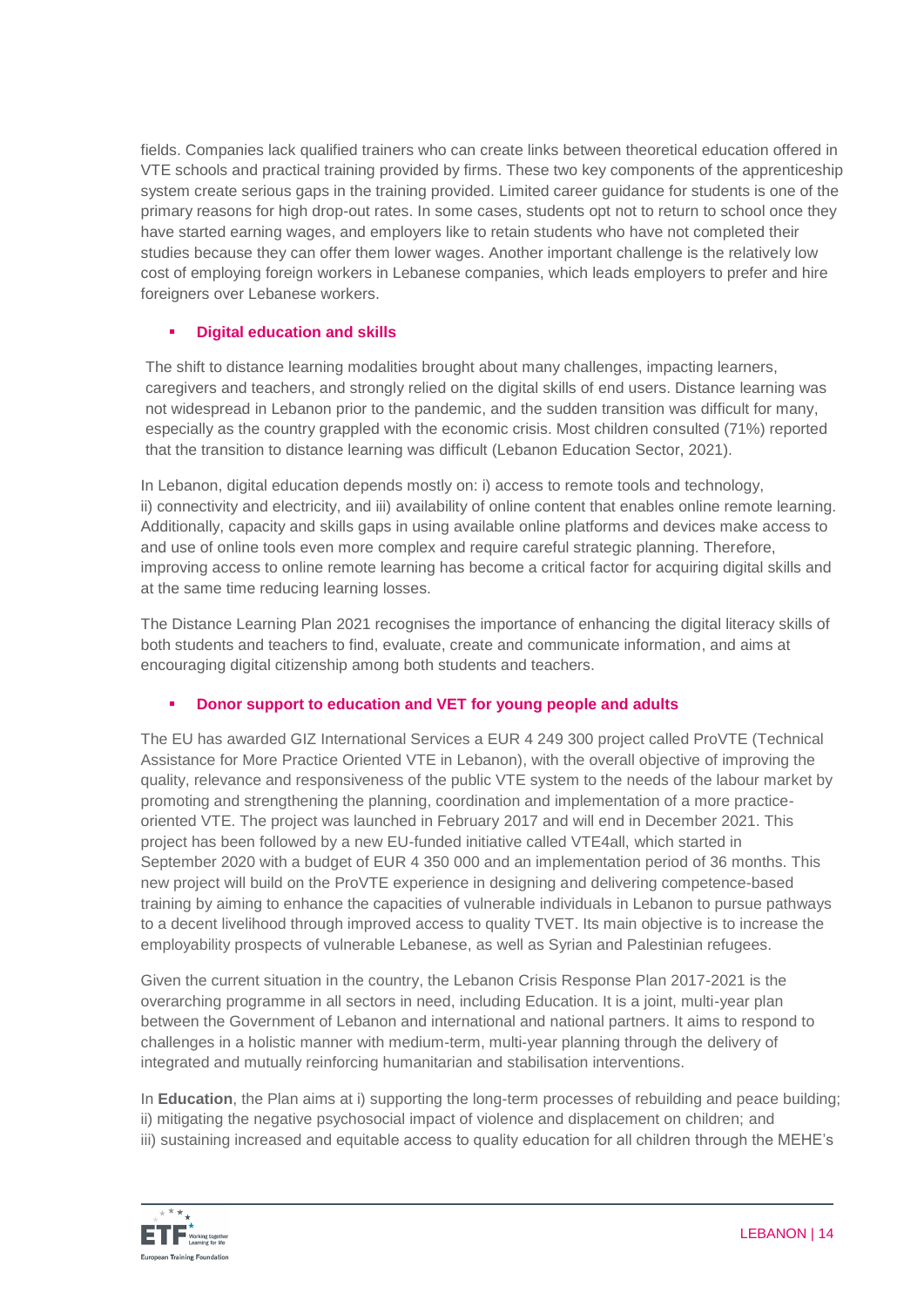RACE II strategy. The targeted beneficiaries are 528 213 vulnerable Lebanese, Syrians and Palestinians, with a partner appeal of USD 430 million and 62 partners involved.

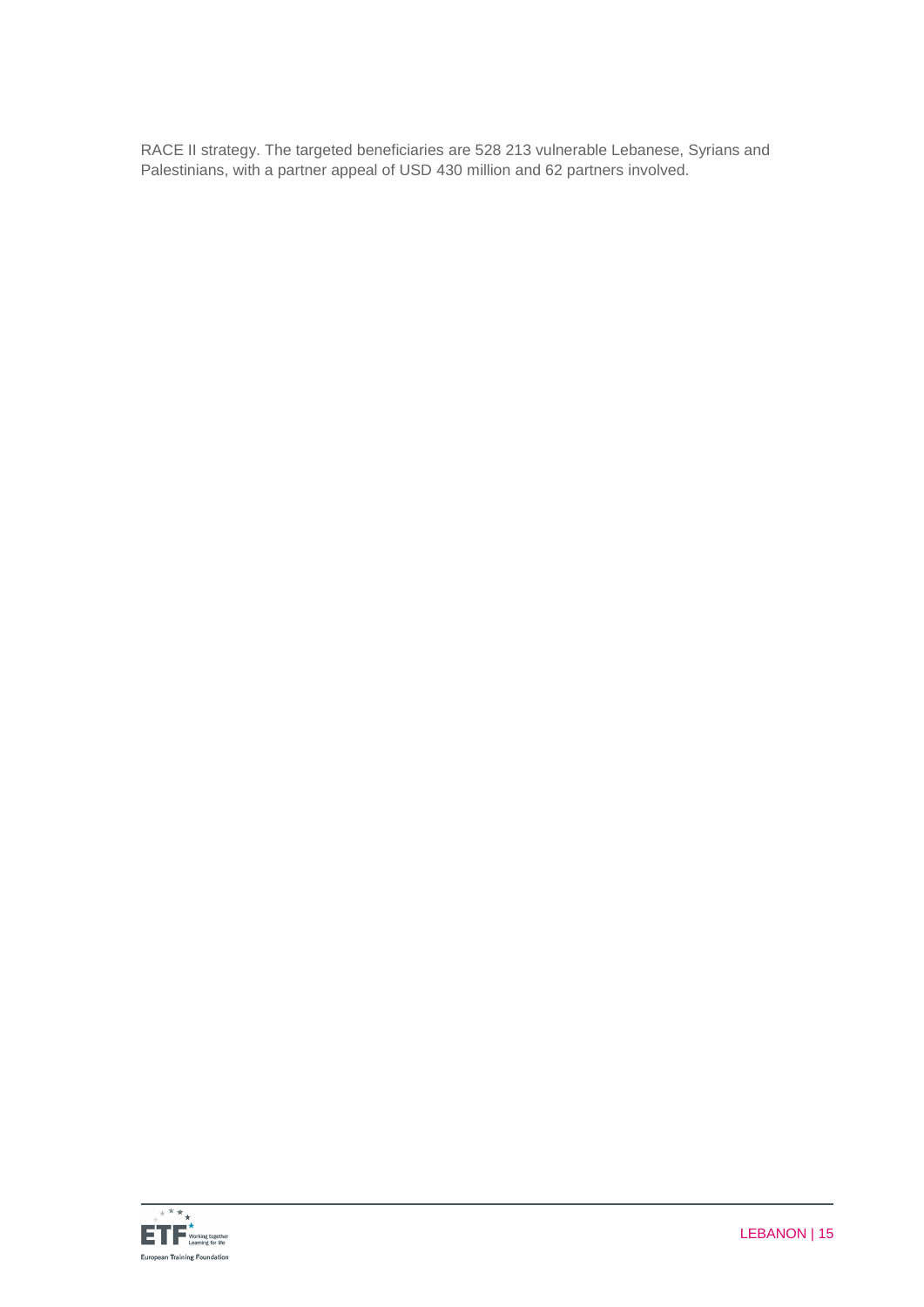# **3. LABOUR MARKET AND EMPLOYMENT**

# 3.1 Trends and challenges

Several factors are responsible for the chaotic and unprecedent situation. The country is currently facing inaction by the political elite on reform plans, continued depreciation of the Lebanese pound against the dollar, restrictions on bank transactions and even on access to dollar banknotes, regular protests against the perceived failed government economic policies and the uncontrolled rise in the price of goods, and, of course, the blast at the port of Beirut in August 2020. Moreover, the Syrian refugee crisis continues unabated.

The main factors driving persistent poverty and the lack of inclusive economic growth remain weak job creation and low-quality jobs. Overall, the structure of employment in Lebanon has been shifting towards services, and there is potential for micro- and small enterprises to develop further in the field of information and communication technology, where there have already been successful start-ups, as well as in the agri-food, construction, industry and manufacturing sectors, all of which have been identified as catalysts for job creation (Government of Lebanon, 2017).

SMEs are considered the promoters of economic growth in Lebanon. They represent more than 90% of registered firms and employ 50% of the working population, yet contribute to approximately 27% of total revenues. However, SMEs are now facing challenges in Lebanon, caused by several factors such as the COVID-19 pandemic, the collapse of the banking sector, the LBP/USD exchange rate, and the Beirut port explosion. Although many instruments are being implemented by international donors, the country still lacks a major funding opportunity. The current economic situation in Lebanon may lead to an increasing default rate in SME loans. SMEs today are witnessing more defaults in the payments of their clients due to the complicated economic situation, and as banks are levying high interest rates on deposits, clients aim to deposit their money by using it in their businesses or starting a new business (ETF, 2021).

In 2021, the Government has put together a modest economic package to try to offset the impact of the new shock on the population: (i) an emergency Social Safety Net targeted at 200 000 poor households was approved by the Cabinet in late February 2021; (ii) the Ministry of Public Health has estimated that its budget needs to increase by about 10% in order to pay for the USD 40-60 [million](http://www.institutdesfinances.gov.lb/publication/the-economic-cost-of-policy-action-against-the-outbreak-scenarios-of-COVID-19-in-lebanon/)  [estimated extra health costs](http://www.institutdesfinances.gov.lb/publication/the-economic-cost-of-policy-action-against-the-outbreak-scenarios-of-COVID-19-in-lebanon/) generated by the estimated treatment costs of affected patients; (iii) the Government has asked banks to reschedule loans to small and medium-sized enterprises (SMEs) at low interest rates (ETF, 2021).

At this stage, it is not clear how the Government intends to finance its planned National Social Security (NSS) programme, the new health interventions, and support for SMEs. The total amounts to LBP 1.2 trillion (about USD 300 million, at market exchange rates) (EUROMESCO, 2020).

# **Labour market and employment challenges in general**

The Lebanese labour market is primarily characterised by low labour-market participation and employment rates, particularly among women; it suffers also from the pressure of refugees and the non-integration in the labour market by people with a migrant background.

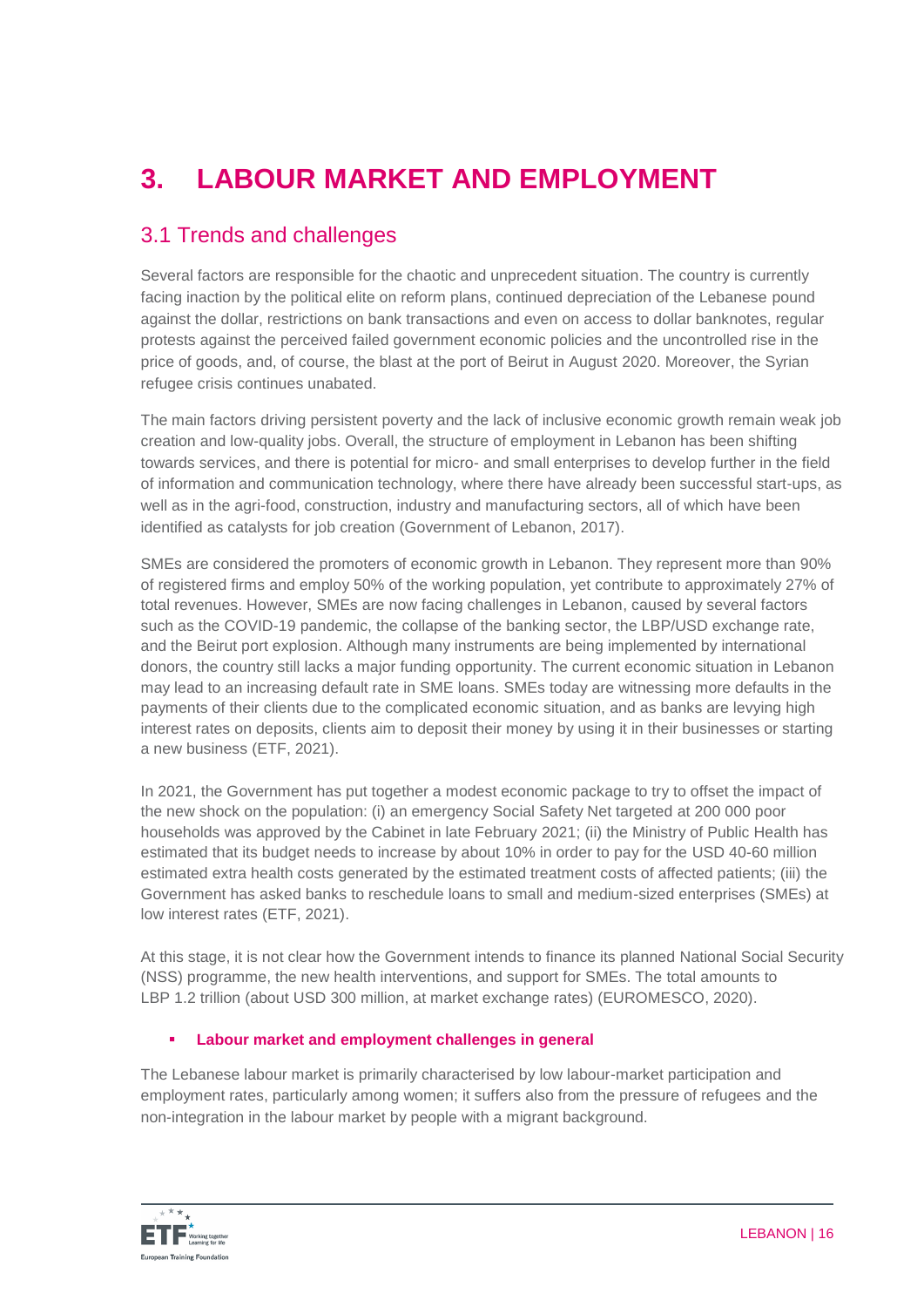The emigration and immigration of workers has also had a significant impact on the labour market. Emigration has created a situation in which a relatively large number of young and well-educated people have left the country, creating a relative scarcity of skills and resulting in a need to hire foreign workers to fill the gap. Many refugee workers accept lower wages (even below the Lebanese minimum wage) and less favourable working conditions in order to gain employment. While this practice may provide a short-term solution to meeting the demand for labour, it may also potentially lead to longerterm problems related to the future supply of qualified Lebanese workers and encourage the expansion of low-productivity economic activities in the country.

A report published by the American University of Beirut (AUB) Crisis Observatory in 2020 concluded that Lebanon was entering a third mass exodus wave of emigration. There are three internal indicators in this regard: the high chances of emigration among Lebanese youth, as 77% of them indicated that they think about emigrating and seek it; the massive emigration of specialists and professionals working in the health and educational sectors; and the anticipation that the crisis in the country is going to be a prolonged one.

# **Employment**

According to the Labour Force and Household Living Conditions Survey (LFHLCS) from 2018/19, 63.4% of men and only 25.1% of women were employed. Employment was concentrated mainly in the service sector (76%), followed by industry (20.0%) and agriculture (4%).

Agri-industry value chains, the cornerstone of the country's industrial economy, represent 18.2% of the total economic activity in Lebanon. Agriculture is generally considered one of the more promising economic sectors for Lebanon (Government of Lebanon, 2017). However, although investments by donors and international organisations have helped create jobs in rural and other selected regions and develop a start-up ecosystem in Beirut, the number of jobs created is still not sufficient. As the Lebanese economy does not generate enough high-skilled jobs to absorb university graduates, higher education has not led to better labour-market outcomes.

Digital transformation may present an opportunity for the country to support economic growth, particularly in some industrial sub-sectors. However, the overall digital preparedness of the business sector and society is rather low (EU, 2020).

# **Unemployment**

According to the Labour Force and Household Living Conditions Survey (LFHLCS) from 2018/19, the overall unemployment rate was 11.4%. However, the youth unemployment rate was more than double this, at 23.3%. Taking into account time-related underemployment and the size of the potential labour force, including discouragement from searching for jobs, the survey revealed that 29.4% of the extended youth labour force were in various forms of labour under-utilisation. As mentioned above, youth are significantly exposed to unemployment and inactivity risks (16.7%) (CAS, 2020).

Unemployment and high levels of informal labour were serious problems even before the crisis. Already in 2012, the World Bank was suggesting that the Lebanese economy would need to create six times as many jobs just to absorb the regular market entrants. Unemployment is particularly high in some of the country's poorest localities – nearly double the national average in some, which puts considerable strain on host communities. According to public opinion, the biggest threat is not the coronavirus but the hunger, poverty and desperation caused by the country's economic collapse. In light of this, implementing the Lebanese Crisis Response Plan has become a high priority.

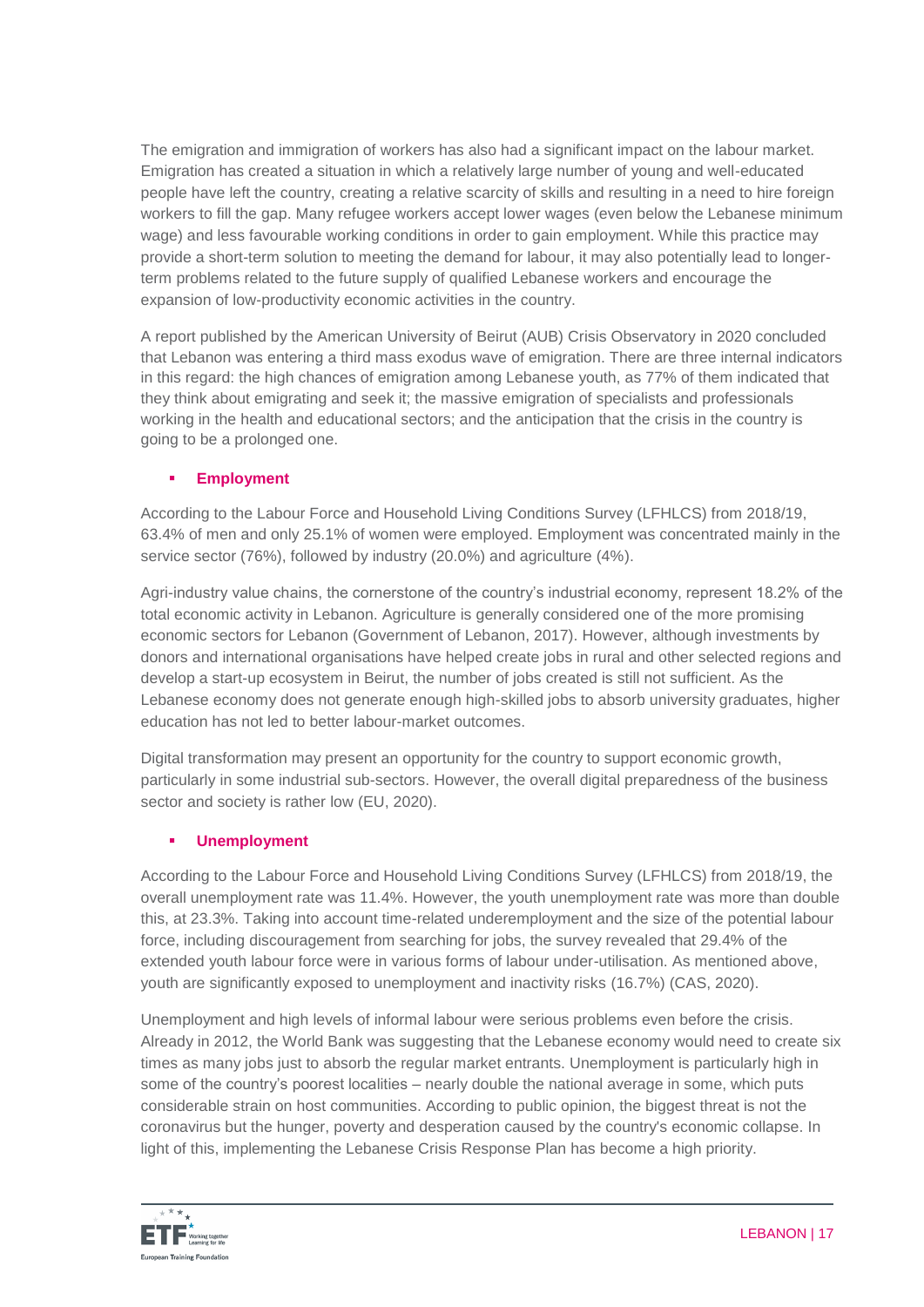# **Statistical data collection and labour market information**

The Labour Force and Household Living Conditions Survey (LFHLCS) was implemented between 2018 and 2019 as a one-off exercise. Given the overall critical situation in the country, the initiative has neither been replicated nor – for the moment – are there plans to make it a regular exercise. There is still no labour-market information system in Lebanon, nor is there a clear plan to develop one. The country also does not regularly collect administrative data on registered unemployed people and does not implement active labour market programmes. All of this hinders systematic data collection and the analysis of labour-market trends. Most of the existing surveys and analyses are performed with the financial support of donors and are not repeated over time. The Ministry of Labour and the National Employment Office – in cooperation with the ETF and a dedicated Task Force – worked for more than 3 years on designing and implementing a national employers' survey aimed at better understanding the demand for workers. Should the survey, which has just ended its third pilot phase, become a regular and national exercise, it would be instrumental in identifying and analysing vacancies and skills needs within companies.

No systematic school-to-work transition surveys are currently being conducted. Hence, the system lacks the instruments needed to gain an understanding of the problems associated with the transition from education to work. Guidance Employment Offices (GEOs) have been established within selected VET schools since 2014 and submit monitoring reports to the DGVTE every 6 months, including data on the number of jobs acquired by VET graduates and links to the private sector, as well as recommendations for improving the workflow process of the offices. As of 2021, the network has grown from 8 offices to 23 nationwide and the DGVTE has in pipeline to have GEOs in all public VET schools. Unfortunately, the data collected so far does not include the percentage of graduates who have pursued self-employment. It is evident that the majority of VET graduates pursue higher education, either academic or vocational, in the hope of increasing their chances of gaining betterquality employment with higher wages.

# **Poverty**

According to more recent estimates by the World Bank that include the impact of the COVID-19 shock, poverty was expected to rise from 30% in 2019 to 45% or more of the population by the end of 2020, while extreme poverty was forecast to more than double to 22%. The economic implications for the 1.5 million Syrian refugees have not been estimated.

The COVID-19 crisis will exacerbate this deterioration. While the economic crisis had mainly hit the tradable sectors, the COVID-19 crisis extends the shock to non-tradable sectors as well, due to the collapse in tourism, catering and transport. The budget deficit is now expected to rise to 15%, leading to a rise in inflation. The Ministry of Social Affairs estimates that the COVID-19 effects on top of the economic crisis will lead to a fall in GDP of up to 15%, an increase in poverty over 50%, and a rise in unemployment over 50%. The situation is so dire that it will lead in all likelihood to a new social explosion, especially in the poorest areas, such as in Tripoli (ETF, 2021).

# 3.2 Employment policy and institutional setting

# **Strategy and legal framework in the employment policy field**

Despite a clear need, Lebanon still has no specific employment strategy or action plan. The last but two Ministers for Labour had started a process of reforms aimed at bringing Lebanon's labour-related regulations and institutions into the 21st century, e.g. updating the labour code, which dates back to

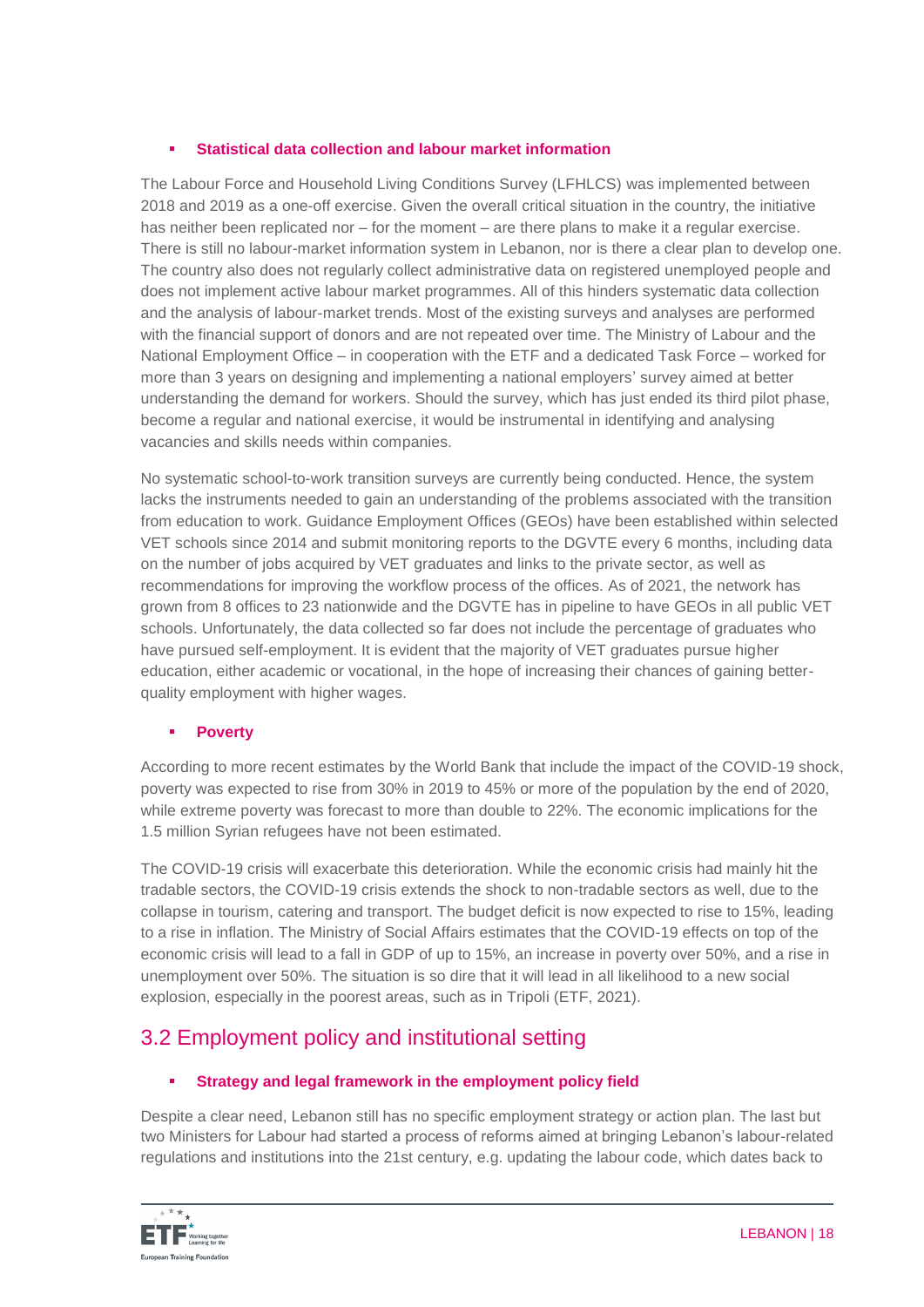1946, reforming the *Kafala* sponsorship system for migrant workers, regulating foreign workers in Lebanon, especially Syrians, and reforming the National Social-Security Fund. However, all the recent changes in government did not really ensure a concrete follow-up of the reforms initiated in 2019 by the Ministry of Labour.

Lebanon's employment policy is fragmented. Various institutions are in charge, but they have limited coordination mechanisms and limited resources to fulfil their mandates. The Ministry of Labour is responsible for labour-related legislation and policies, including employment conditions, labour relations and labour inspection. The Ministry has been planning since early 2017 to upgrade its capacities by engaging new staff. This process is still on hold because of the recent changes in government and the overall critical situation.

Passive labour-market and social-protection policies are still underdeveloped. The current national social-security system provided by the National Social-Security Fund (NSSF) covers only around half of the Lebanese labour force. The NSSF provides mostly end-of-service indemnity, sickness and maternity insurance, as well as family and education allowances. It has 35 offices throughout the country and inspects companies and work sites to verify that companies are contributing to social security.

## **Initiatives to boost employment**

The Lebanese Government has underlined job creation as a key priority in stabilising the country following the Syrian conflict, and well before the most recent economic and political crisis. The Lebanon Crisis Response Plan 2017-2021 includes activities to stimulate local economic development and market systems to create income-generating opportunities and employment. It also envisages the delivery of short-term, accelerated courses aimed at quickly addressing gaps in the labour market and increasing the employability of the most vulnerable people, who are not typically able to join the formal system. The LCRP – despite being formulated in 2017, which means that prior to all the recent developments, it was a live document – is constantly reviewed and updated by a dedicated working group.

Despite these efforts, the capacity to develop and implement coherent economic and labour-market policies and develop appropriate institutions appears to be limited so far. Defining and implementing policies could be more effective in partnership with the fairly active business community in Lebanon, which is usually willing to assist these processes. Awareness of the importance of cooperation between business and education is increasing – despite the overall situation – and can only improve in the coming years, as long as the new Government rapidly takes action to remedy the historical weakness of the Lebanese administration.

## **Initiatives to increase the capacity of the public employment services**

The National Employment Office (NEO) is the main body for implementing labour-market policies. Training courses offered by the NEO are the main form of active labour market programme (ALMP) provided in Lebanon.

In 2021, NEO actively contributed to revising and piloting the employers' survey in cooperation with the ETF, the Ministry of Labour and the dedicated Task Force, showing a great level of dedication to improving the situation. Other types of ALMPs, such as employment mediation, career counselling and guidance, employment stimulation and entrepreneurship incentives, are still fragmented and often linked to an individual project's activities.

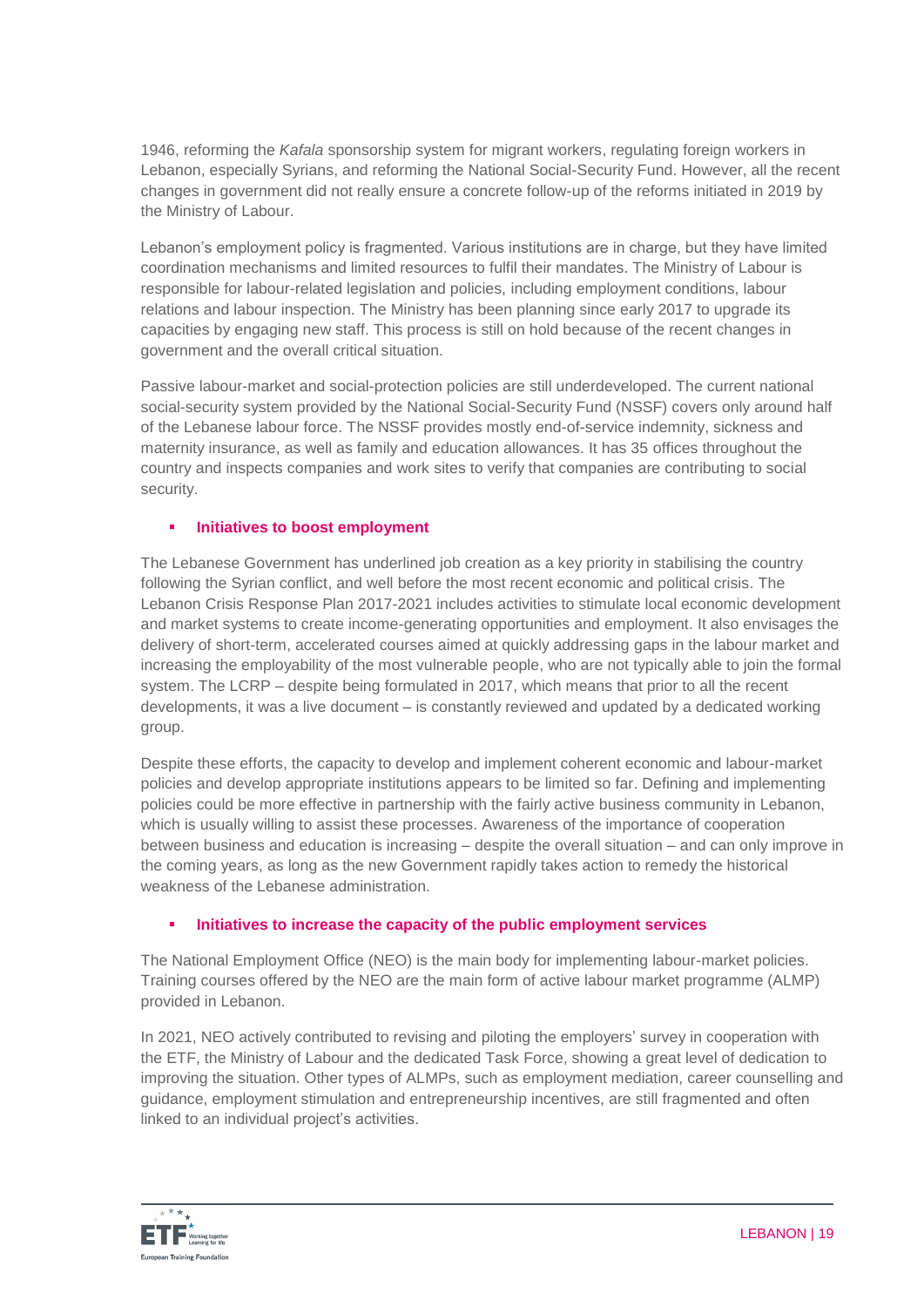Another government institution involved in the provision of training-related ALMPs is the National Vocational Training Centre (NVTC), which operates under the auspices of the Ministry of Labour and the Ministry of Social Affairs. In 2019, on the initiative of the former, the NVTC began to provide continuous vocational training courses in a more systematic way. Known as 'accelerated vocational training', this is aimed at increasing employability among the inactive population.

In addition, private employment agencies are increasingly gaining ground in Lebanon, mainly offering services to migrant workers coming to work in Lebanon. Some attempts have been made to regulate these agencies, especially those dealing with domestic workers, but Lebanon has not yet ratified ILO Convention 181 on Private Employment Agencies (1997) or Convention 189 on Decent Work for Domestic Workers (2011).

# **Donor support to the employment policy field**

Given the current situation in the country, the Lebanon Crisis Response Plan 2017-2021 is still the overarching programme in all sectors in need, including labour market and employment, falling under the Livelihood sector. It is a joint, multi-year plan between the Government of Lebanon and international and national partners. It aims to respond to challenges in a holistic manner with a medium-term, multi-year planning through the delivery of integrated and mutually reinforcing humanitarian and stabilisation interventions.

In **Livelihood**, the Plan aims at i) alleviating socio-economic shock of the Syrian crisis on vulnerable populations, especially youth and women; ii) improving access to income and employment; and iii) stimulating local economic development and local markets, improving employability. In 2021, the targeted beneficiaries amounted were 202 361 vulnerable Lebanese, Syrians and Palestinians, with a partner appeal of USD 199 million (of which 34% was received by mid-year) and 73 partners involved in different projects and initiatives. Amongst the key achievements, it is worth mentioning that out of the 2 000 individuals planned to benefit from internship, on-the-job training or apprenticeship programmes, 3 572 eventually took advantage of this opportunity, as well as 1 207 of the 2 000 jobseekers intending to start their own business.

For further information, please contact Simona Rinaldi, European Training Foundation, email: Simona.Rinaldi@etf.europa.eu

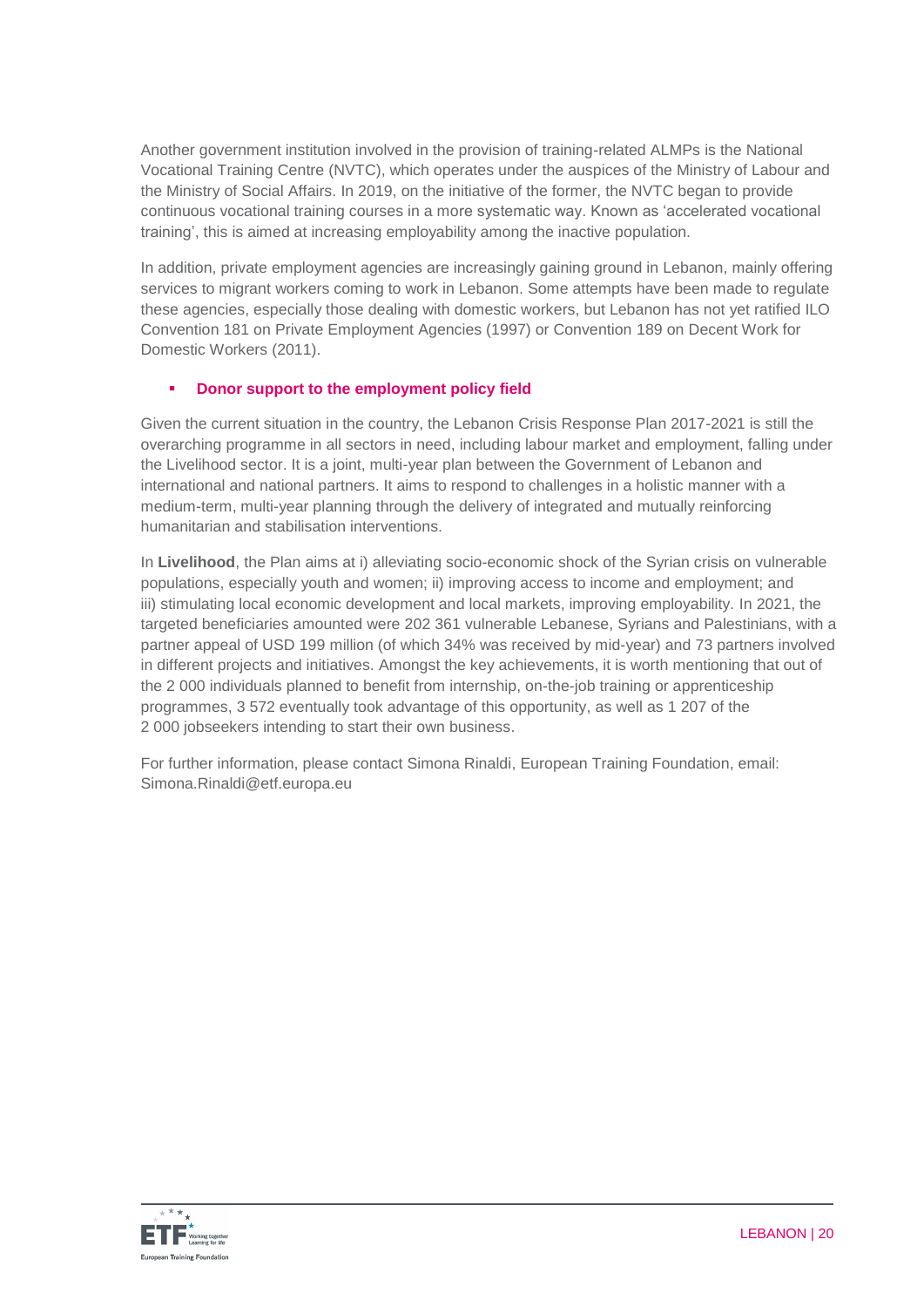# **STATISTICAL ANNEX, REFERENCES, ACRONYMS-LEBANON**

Annex includes annual data from 2010, 2015, 2019 and 2020 (or the latest available year).

|                 |                                                                                               |                                | 2010      | 2015           | 2019            | 2020      |
|-----------------|-----------------------------------------------------------------------------------------------|--------------------------------|-----------|----------------|-----------------|-----------|
| $\overline{1}$  | Total population (000) (e)                                                                    |                                | 4 9 5 3.1 | 6 532.7        | 6 8 5 5.7       | 6 8 2 5.4 |
| $\overline{2}$  | Relative size of youth population (age<br>group 15-24 and denominator age 15-64,<br>$%$ ) (e) |                                | 28.8      | 27.7           | 25.9            | 25.4      |
| 3               | GDP growth rate (%)                                                                           |                                | 8.0       | 0.2            | $-6.7$          | $-20.3$   |
|                 | GDP by sector (%)                                                                             | Agriculture<br>added value     | 3.9       | 3.4            | 3.1             | 2.5       |
| 4               |                                                                                               | Industry<br>added value        | 13.8      | 15.7           | 12.8            | 7.2       |
|                 |                                                                                               | <b>Services</b><br>added value | 71.9      | 73.7           | 78.8            | 86.4      |
| $5\phantom{.0}$ | Public expenditure on education (as % of<br>GDP)                                              |                                | 1.6       | 2.4<br>(2013)  | M.D.            | M.D.      |
| $6\phantom{1}$  | Public expenditure on education (as % of<br>total public expenditure)                         |                                | 5.5       | M.D.           | M.D.            | M.D.      |
| $\overline{7}$  | Adult literacy (%)                                                                            |                                | M.D.      | M.D.           | M.D.            | M.D.      |
|                 | Educational attainment of<br>adult population (aged 25-<br>64 or 15+) (%)                     | Low                            | M.D.      | 66.5<br>(2012) | $49.2^{(1)(2)}$ | M.D.      |
| 8               |                                                                                               | <b>Medium</b>                  | M.D.      | 15.3<br>(2012) | $17.0^{(1)(2)}$ | M.D.      |
|                 |                                                                                               | High                           | M.D.      | 17.9<br>(2012) | $33.4^{(1)(2)}$ | M.D.      |
|                 | Early leavers from<br>education and training<br>(aged 18-24) (%)                              | Total                          | M.D.      | M.D.           | M.D.            | M.D.      |
| 9               |                                                                                               | Male                           | M.D.      | M.D.           | M.D.            | M.D.      |
|                 |                                                                                               | Female                         | M.D.      | M.D.           | M.D.            | M.D.      |
| 10              | Gross enrolment rates in upper secondary<br>education (ISCED level 3) (%)                     |                                | M.D.      | M.D.           | M.D.            | M.D.      |
| 11              | Share of VET students in upper secondary<br>education (ISCED level 3) (%)                     |                                | 27.4      | 26.2           | 26.2            | M.D.      |
| 12              | Tertiary education attainment (aged 30-34)<br>(% )                                            |                                | M.D.      | M.D.           | M.D.            | M.D.      |
|                 | Participation in training /<br>lifelong learning (aged 25-<br>$64)$ (%)                       | Total                          | M.D.      | M.D.           | M.D.            | M.D.      |
| 13              |                                                                                               | Male                           | M.D.      | M.D.           | M.D.            | M.D.      |
|                 |                                                                                               | Female                         | M.D.      | M.D.           | M.D.            | M.D.      |

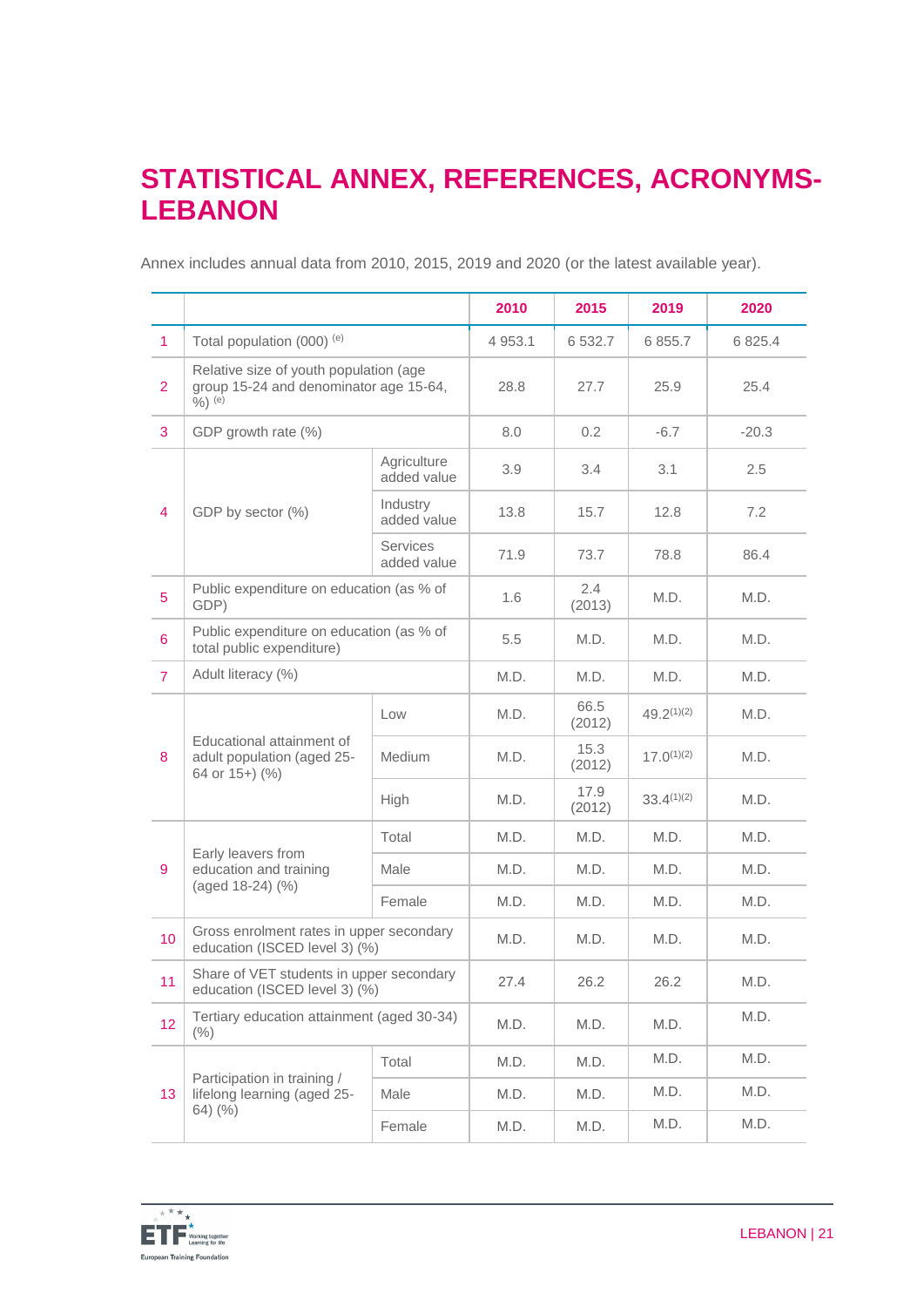|    |                                                                      |                      | 2010 | 2015           | 2019               | 2020             |
|----|----------------------------------------------------------------------|----------------------|------|----------------|--------------------|------------------|
| 14 | Low achievement in<br>reading, mathematics and<br>science - PISA (%) | Reading              | N.A. | 70.4           | 67.8<br>(2018)     | N.A.             |
|    |                                                                      | <b>Mathematics</b>   | N.A. | 60.2           | 59.8<br>(2018)     | N.A.             |
|    |                                                                      | Science              | N.A. | 62.6           | 62.2<br>(2018)     | N.A.             |
|    | Activity rate (aged 15+) (%)                                         | Total                | M.D. | M.D.           | $48.8^{(2)}$       | M.D.             |
| 15 |                                                                      | Male                 | M.D. | M.D.           | $70.4^{(2)}$       | M.D.             |
|    |                                                                      | Female               | M.D. | M.D.           | $29.3^{(2)}$       | M.D.             |
|    |                                                                      | Total                | M.D. | M.D.           | $51.2^{(2)(3)}$    | M.D.             |
| 16 | Inactivity rate (aged 15+)<br>$(9/6)$ ((3)                           | Male                 | M.D. | M.D.           | $29.6^{(2)(3)}$    | M.D.             |
|    |                                                                      | Female               | M.D. | M.D.           | $70.7(2)$ (3)      | M.D.             |
|    |                                                                      | Total                | M.D. | M.D.           | $43.3^{(2)(3)}$    | $42.3^e$         |
| 17 | Employment rate (aged<br>$15+)$ (%)                                  | Male                 | M.D. | M.D.           | $63.4^{(2)(3)}$    | M.D.             |
|    |                                                                      | Female               | M.D. | M.D.           | $25.1^{(2)(3)}$    | M.D.             |
|    | Employment rate by<br>educational attainment (%<br>aged $15+$ )      | Low                  | M.D. | M.D.           | $41.5^{(2)}$       | M.D.             |
| 18 |                                                                      | <b>Medium</b>        | M.D. | M.D.           | $36.5^{(2)}$       | M.D.             |
|    |                                                                      | High                 | M.D. | M.D.           | $52.0^{(2)}$       | M.D.             |
| 19 | Employment by sector (%)                                             | Agriculture          | M.D. | M.D.           | $3.6^{(2)}$ $)(3)$ | M.D.             |
|    |                                                                      | Industry             | M.D. | M.D.           | $20.5^{(2)}$ $(3)$ | M.D.             |
|    |                                                                      | <b>Services</b>      | M.D. | M.D.           | $75.8^{(2)}$ $(3)$ | M.D.             |
| 20 | Incidence of self-employment (%)                                     |                      | M.D. | 28.9<br>(2012) | $29.1^{(2)(3)}$    | M.D.             |
| 21 | Incidence of vulnerable employment (%)                               |                      | M.D. | 21.1<br>(2012) | $20.1^{(2)(3)}$    | M.D.             |
|    | Unemployment rate (aged<br>$15+)$ (%)                                | Total                | M.D. | M.D.           | $11.4^{(2)}$       | 6.6 <sup>e</sup> |
| 22 |                                                                      | Male                 | M.D. | M.D.           | $10^{(2)}$         | M.D.             |
|    |                                                                      | Female               | M.D. | M.D.           | 14(2)              | M.D.             |
| 23 | Unemployment rate by<br>educational attainment<br>(aged 15+) (%)     | Low<br>$(ISCED 0-1)$ | M.D. | 8.1<br>(2012)  | 5.0                | M.D.             |
|    |                                                                      | Low<br>(ISCED 2)     | M.D. | 8.7<br>(2012)  | 9.6                | M.D.             |
|    |                                                                      | Medium               | M.D. | 13.9<br>(2012) | 12.4               | M.D.             |
|    |                                                                      | High                 | M.D. | 11.4<br>(2012) | 14.5               | M.D.             |

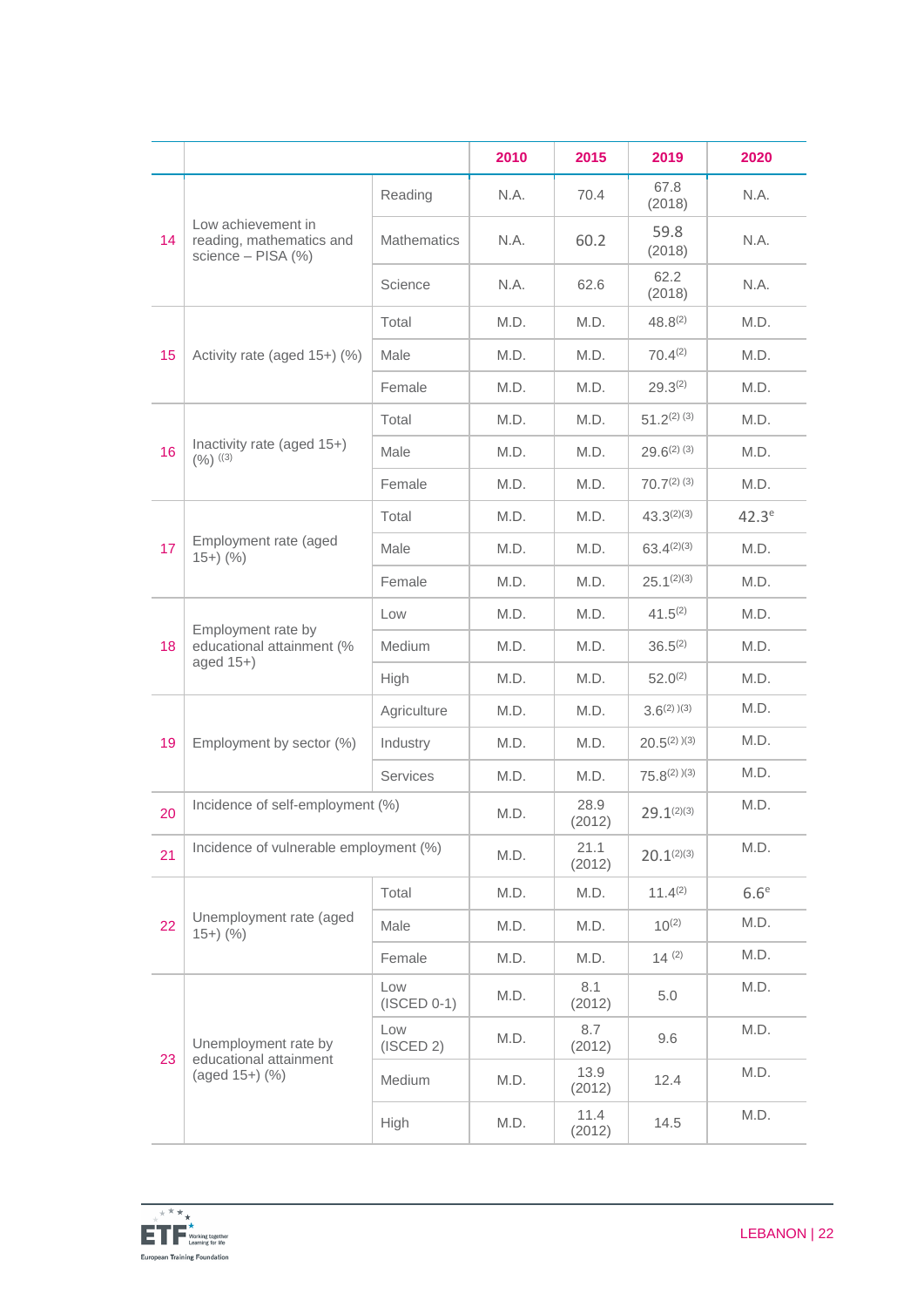|    |                                                                                                    |        | 2010 | 2015 | 2019         | 2020 |
|----|----------------------------------------------------------------------------------------------------|--------|------|------|--------------|------|
| 24 | Long-term unemployment rate (aged 15+)<br>$(\% )$                                                  |        | M.D. | M.D. | M.D.         | M.D. |
| 25 | Youth unemployment rate<br>(aged 15-24) (%)                                                        | Total  | M.D. | M.D. | $23.3^{(2)}$ | M.D. |
|    |                                                                                                    | Male   | M.D. | M.D. | $24.5^{(2)}$ | M.D. |
|    |                                                                                                    | Female | M.D. | M.D. | $21.4^{(2)}$ | M.D. |
| 26 | Proportion of people aged<br>15-24 not in employment,<br>education or training<br>$(NEETS)$ $(\%)$ | Total  | M.D. | M.D. | $22.0^{(2)}$ | M.D. |
|    |                                                                                                    | Male   | M.D. | M.D. | $16.7^{(2)}$ | M.D. |
|    |                                                                                                    | Female | M.D. | M.D. | $26.8^{(2)}$ | M.D. |

Last update: September 2021

## Sources:

Indicators 8 (year 2012), 20 (year 2012), 21 (year 2012), 23 (year 2012) – EUROSTAT Indicators 8 (year 2019), 15, 16, 17(year 2019), 22 (year 2019), 25, 26 – CAS in cooperation with the ILO (LFHLCS) Indicators 17 (year 2020), 18, 19, 20, 21, 22 (year 2020), 23 (year 2018/19), – ILOSTAT Indicators 5, 6, 7, 11 – UNESCO, Institute for Statistics Indicators 14 – OECD Indicators 1, 2, 3, 4 – The World Bank, World Development Indicators database

#### Notes:

- <sup>1)</sup> Data refers to active population
- 2) Data refers to the period April 2018-March 2019
- 3) ETF calculations

#### Legend:

N.A. = Not applicable M.D. = Missing data e = Estimations

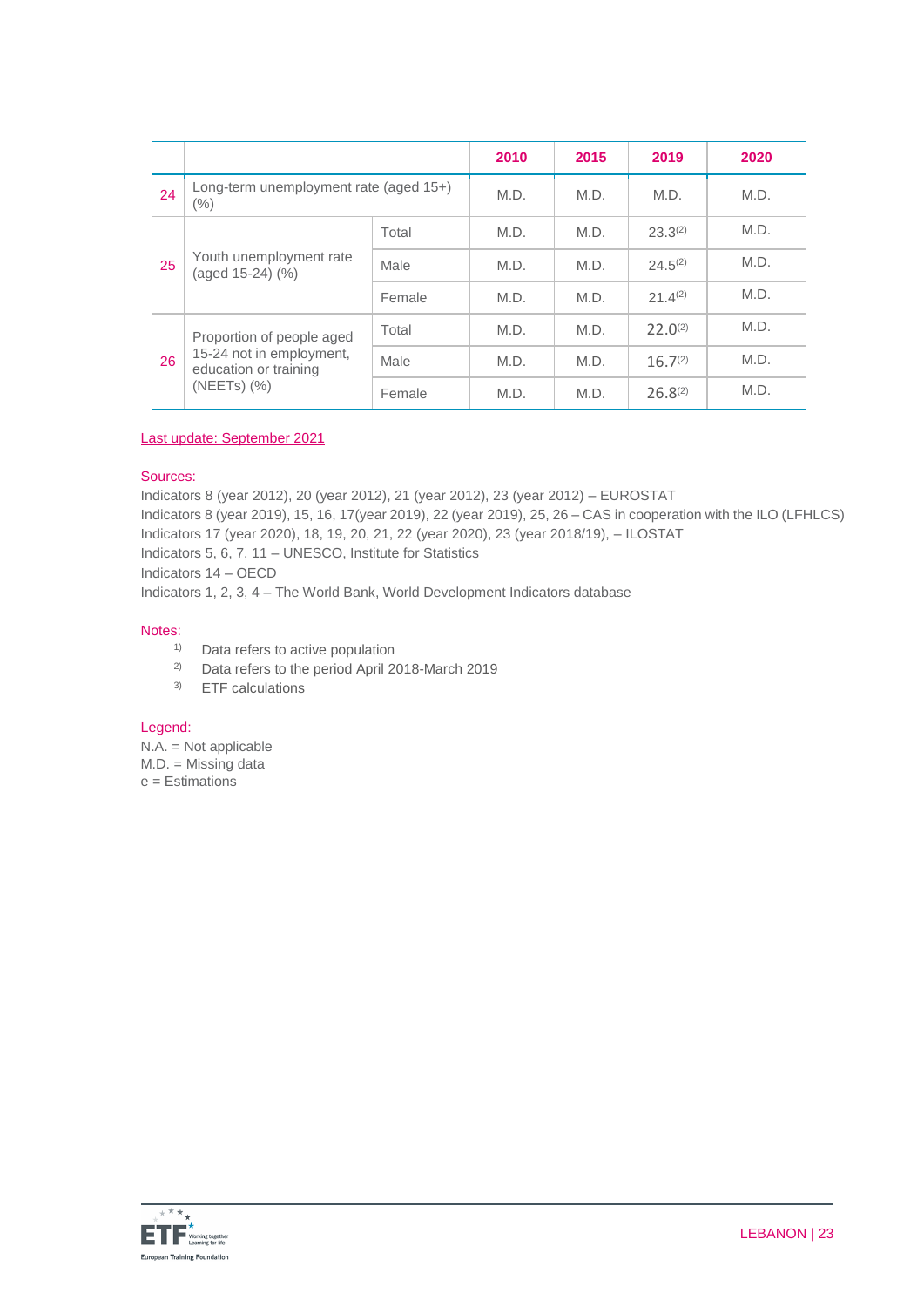# **ANNEX: DEFINITIONS OF INDICATORS**

|                | <b>Description</b>                                                    | <b>Definition</b>                                                                                                                                                                                                                                                                                                                                                                                                                                                                                                                               |
|----------------|-----------------------------------------------------------------------|-------------------------------------------------------------------------------------------------------------------------------------------------------------------------------------------------------------------------------------------------------------------------------------------------------------------------------------------------------------------------------------------------------------------------------------------------------------------------------------------------------------------------------------------------|
| 1              | Total population (000)                                                | The total population is estimated as the number of people having their<br>usual residence in a country on 1 January of the respective year.<br>When information on the usually resident population is not available,<br>countries may report legal or registered residents.                                                                                                                                                                                                                                                                     |
| $\overline{2}$ | Relative size of youth population<br>(age group 15-24) (%)            | This is the ratio of the youth population (aged 15-24) to the working-<br>age population, usually aged 15-64 (74)/15+.                                                                                                                                                                                                                                                                                                                                                                                                                          |
| 3              | GDP growth rate (%)                                                   | Annual percentage growth rate of GDP at market prices based on<br>constant local currency. Aggregates are based on constant 2010 US<br>dollars. GDP is the sum of gross value added by all resident<br>producers in the economy plus any product taxes and minus any<br>subsidies not included in the value of the products. It is calculated<br>without making deductions for depreciation of fabricated assets or for<br>depletion and degradation of natural resources.                                                                      |
| 4              | GDP by sector (%)                                                     | The share of value added from Agriculture, Industry and Services.                                                                                                                                                                                                                                                                                                                                                                                                                                                                               |
|                |                                                                       | Agriculture corresponds to ISIC divisions 1 to 5 and includes forestry,<br>hunting and fishing, as well as crop cultivation and livestock<br>production. Value added is the net output of a sector after adding up<br>all outputs and subtracting intermediate inputs. It is calculated without<br>making deductions for depreciation of fabricated assets or depletion<br>and degradation of natural resources. The origin of value added is<br>determined by the International Standard Industrial Classification<br>(ISIC), revision 3 or 4. |
| 5              | Public expenditure on education<br>(as % of GDP)                      | Public expenditure on education expressed as a percentage of GDP.                                                                                                                                                                                                                                                                                                                                                                                                                                                                               |
|                |                                                                       | Generally, the public sector funds education either by directly bearing<br>the current and capital expenses of educational institutions, or by<br>supporting students and their families with scholarships and public<br>loans, as well as by transferring public subsidies for educational<br>activities to private firms or non-profit organisations (transfer to private<br>households and enterprises). Both types of transactions together are<br>reported as total public expenditure on education.                                       |
| 6              | Public expenditure on education<br>(as % of total public expenditure) | Public expenditure on education expressed as a percentage of total<br>public expenditure.                                                                                                                                                                                                                                                                                                                                                                                                                                                       |
|                |                                                                       | Generally, the public sector funds education either by directly bearing<br>the current and capital expenses of educational institutions, or by<br>supporting students and their families with scholarships and public<br>loans, as well as by transferring public subsidies for educational<br>activities to private firms or non-profit organisations (transfer to private<br>households and enterprises). Both types of transactions together are<br>reported as total public expenditure on education.                                       |
| $\mathbf{7}$   | Adult literacy (%)                                                    | Adult literacy is the percentage of the population aged 15 years and<br>over who can read, write and understand a short simple statement on<br>their everyday life. Generally, 'literacy' also encompasses<br>'numeracy' - the ability to make simple arithmetic calculations.                                                                                                                                                                                                                                                                  |

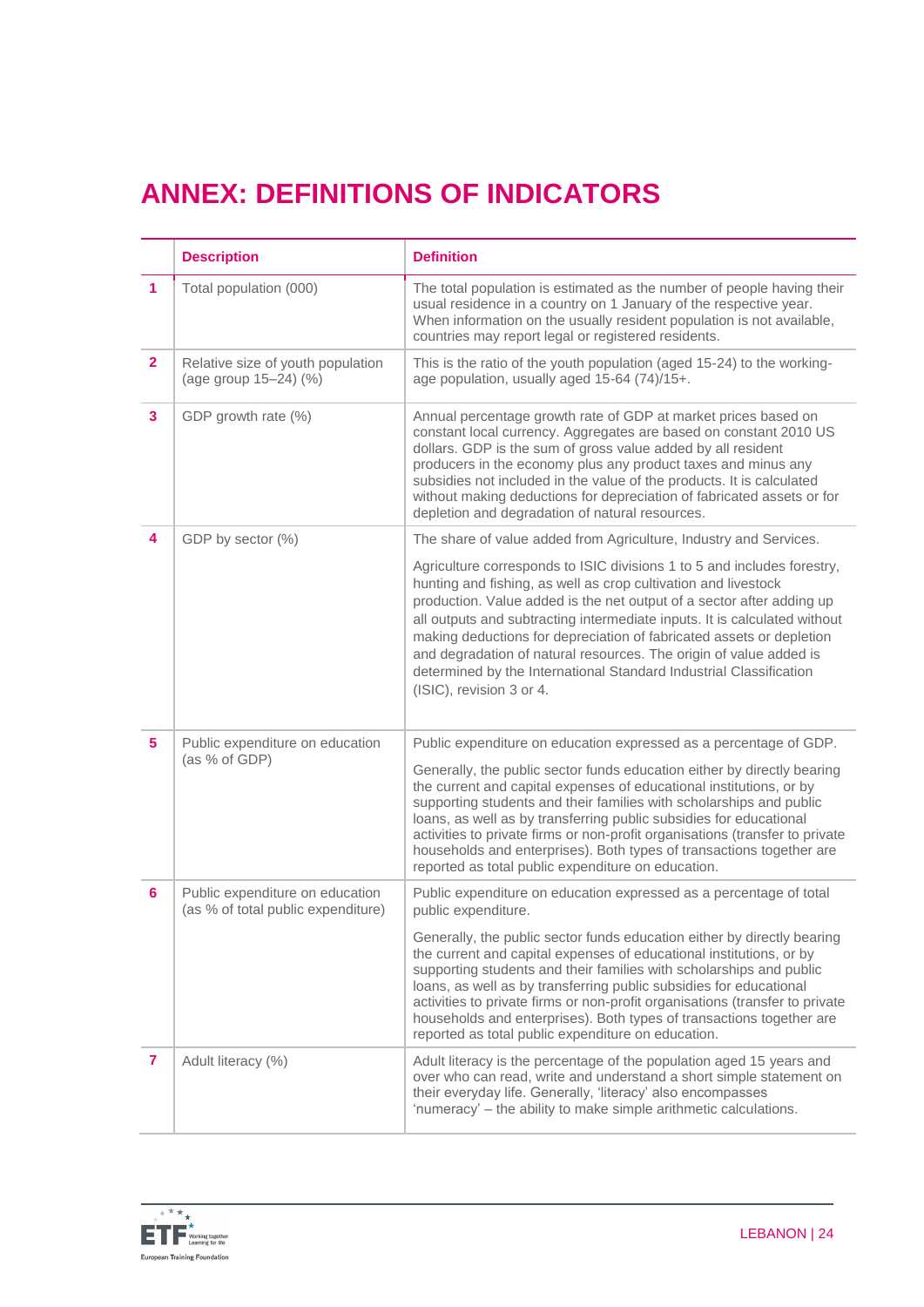|                 | <b>Description</b>                                                                 | <b>Definition</b>                                                                                                                                                                                                                                                                                                                                                                                                                                                                                                                                                        |
|-----------------|------------------------------------------------------------------------------------|--------------------------------------------------------------------------------------------------------------------------------------------------------------------------------------------------------------------------------------------------------------------------------------------------------------------------------------------------------------------------------------------------------------------------------------------------------------------------------------------------------------------------------------------------------------------------|
| 8               | Educational attainment of adult<br>population (25-64 or aged 15+)<br>(% )          | Educational attainment refers to the highest educational level<br>achieved by individuals expressed as a percentage of all persons in<br>that age group.                                                                                                                                                                                                                                                                                                                                                                                                                 |
|                 |                                                                                    | This is usually measured in terms of the highest educational<br>programme successfully completed, which is typically certified by a<br>recognised qualification. Recognised intermediate qualifications are<br>classified at a lower level than the programme itself.                                                                                                                                                                                                                                                                                                    |
| 9               | Early leavers from education and<br>training (age group $18-24$ ) (%)              | Early leavers from education and training are defined as the<br>percentage of the population aged 18-24 with at most lower<br>secondary education who were not in further education or training<br>during the 4 weeks preceding the survey. Lower secondary education<br>refers to ISCED 1997 levels 0-2 and 3C short (i.e. programmes lasting<br>under 2 years) for data up to 2013 and to ISCED 2011 levels 0-2 for<br>data from 2014 onwards.                                                                                                                         |
| 10 <sup>°</sup> | Gross enrolment rates in upper<br>secondary education (ISCED<br>level $3)$ $(\% )$ | Number of students enrolled in a given level of education, regardless<br>of age, expressed as a percentage of the official school-age<br>population corresponding to the same level of education.                                                                                                                                                                                                                                                                                                                                                                        |
| 11              | Share of VET students in upper<br>secondary education (ISCED<br>level $3)$ $(\% )$ | Total number of students enrolled in vocational programmes at a<br>given level of education (in this case, upper secondary), expressed as<br>a percentage of the total number of students enrolled in all<br>programmes (vocational and general) at that level.                                                                                                                                                                                                                                                                                                          |
| 12              | Tertiary education attainment<br>(aged 30-34) (%)                                  | Tertiary attainment is calculated as the percentage of the population<br>aged 30-34 who have successfully completed tertiary studies (e.g.<br>university, higher technical institution). Educational attainment refers<br>to ISCED 1997 level 5-6 up to 2013 and ISCED 2011 level 5-8 from<br>2014 onwards.                                                                                                                                                                                                                                                              |
| 13              | Participation in training / lifelong<br>learning (age group 25-64) (%)             | Participants in lifelong learning refers to persons aged 25-64 who<br>stated that they received education or training in the 4 weeks<br>preceding the survey (numerator). The denominator is the total<br>population of the same age group, excluding those who did not<br>answer the question on participation in education and training. The<br>information collected relates to all education or training, whether or<br>not it is relevant to the respondent's current or possible future job. If a<br>different reference period is used, this should be indicated. |
| 14              | Low achievement in reading,<br>maths and science - PISA (%)                        | Low achievers are the 15-year-olds who are failing to reach level 2 on<br>the PISA scale for reading, mathematics and science.                                                                                                                                                                                                                                                                                                                                                                                                                                           |
| 15              | Activity rate (aged 15+) (%)                                                       | The activity rate is calculated by dividing the active population by the<br>population of the same age group. The active population (also called<br>'labour force') is defined as the sum of employed and unemployed<br>people. The inactive population consists of all people who are<br>classified as neither employed nor unemployed.                                                                                                                                                                                                                                 |
| 16              | Inactivity rate (aged 15+) (%)                                                     | The inactivity/out-of-the-labour-force rate is calculated by dividing the<br>inactive population by the population of the same age group. The<br>inactive population consists of all people who are classified as neither<br>employed nor unemployed.                                                                                                                                                                                                                                                                                                                    |
| 17              | Employment rate (aged 15+) (%)                                                     | The employment rate is calculated by dividing the number of<br>employed people by the population of the same age group. Employed<br>people are all people who worked at least 1 hour for pay or profit<br>during the reference period or were temporarily absent from such<br>work. If a different age group is used, this should be indicated.                                                                                                                                                                                                                          |
| 18              | Employment rate by educational<br>attainment (% aged 15+)                          | The employment rate is calculated by dividing the number of<br>employed persons by the population of the same age group.                                                                                                                                                                                                                                                                                                                                                                                                                                                 |

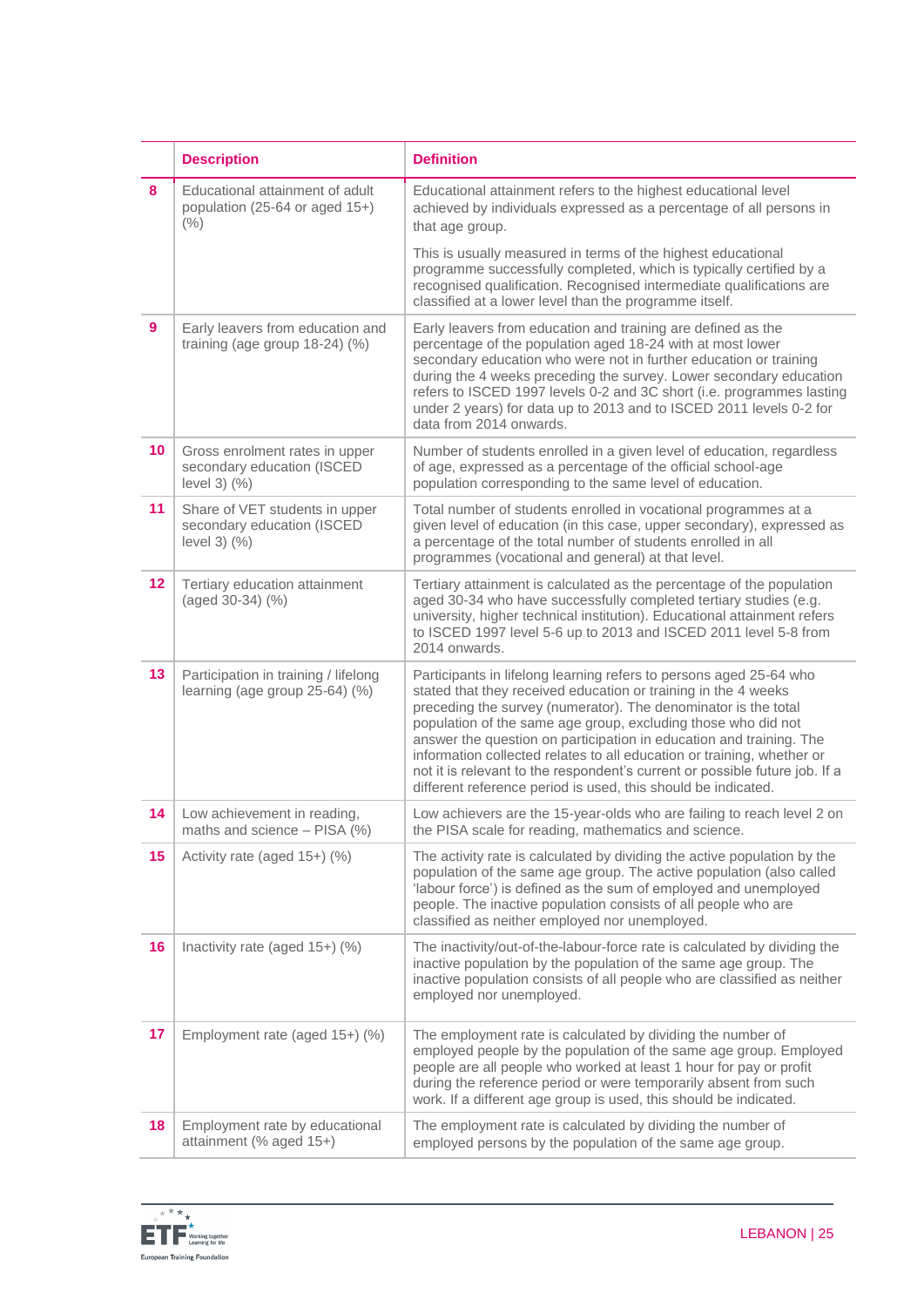|    | <b>Description</b>                                                | <b>Definition</b>                                                                                                                                                                                                                                                                                                                                                                                                                                                                                                                                                                                                                                                                                                                                                                                                                                                                                                           |
|----|-------------------------------------------------------------------|-----------------------------------------------------------------------------------------------------------------------------------------------------------------------------------------------------------------------------------------------------------------------------------------------------------------------------------------------------------------------------------------------------------------------------------------------------------------------------------------------------------------------------------------------------------------------------------------------------------------------------------------------------------------------------------------------------------------------------------------------------------------------------------------------------------------------------------------------------------------------------------------------------------------------------|
|    |                                                                   | Employed persons are all persons who worked at least 1 hour for pay<br>or profit during the reference period or were temporarily absent from<br>such work. If a different age group is used, this should be indicated.                                                                                                                                                                                                                                                                                                                                                                                                                                                                                                                                                                                                                                                                                                      |
|    |                                                                   | Educational levels refer to the highest educational level successfully<br>completed. Three levels are considered: Low (ISCED level 0-2),<br>Medium (ISCED level 3-4) and High (ISCED 1997 level 5-6, and<br>ISCED 2011 level 5-8).                                                                                                                                                                                                                                                                                                                                                                                                                                                                                                                                                                                                                                                                                          |
| 19 | Employment by sector (%)                                          | This indicator provides information on the relative importance of<br>different economic activities with regard to employment. Data is<br>presented by broad branches of economic activity (i.e.<br>agriculture/industry/services) based on the International Standard<br>Industrial Classification of All Economic Activities (ISIC). In Europe,<br>the NACE classification is consistent with ISIC.                                                                                                                                                                                                                                                                                                                                                                                                                                                                                                                        |
| 20 | Incidence of self-employment (%)                                  | The incidence of self-employment is expressed by the number of self-<br>employed people (i.e. employers + own-account workers +<br>contributing family workers) as a proportion of the total employed<br>population.                                                                                                                                                                                                                                                                                                                                                                                                                                                                                                                                                                                                                                                                                                        |
| 21 | Incidence of vulnerable<br>employment (%)                         | The incidence of vulnerable employment is expressed by the number<br>of own-account workers and contributing family workers as a<br>proportion of the total employed population.                                                                                                                                                                                                                                                                                                                                                                                                                                                                                                                                                                                                                                                                                                                                            |
| 22 | Unemployment rate (aged 15+)<br>(% )                              | The unemployment rate represents unemployed people as a<br>percentage of the labour force. The labour force is the total number of<br>people who are employed or unemployed. Unemployed people<br>comprise those aged 15-64 or 15+ who were without work during the<br>reference week; are currently available for work (were available for<br>paid employment or self-employment before the end of the 2 weeks<br>following the reference week); are actively seeking work, i.e. had<br>taken specific steps in the 4-week period ending with the reference<br>week to seek paid employment or self-employment, or had found a<br>job to start later (within a period of, at most, 3 months).                                                                                                                                                                                                                              |
| 23 | Unemployment rate by<br>educational attainment (aged 15+)<br>(% ) | The unemployment rate represents unemployed people as a<br>percentage of the labour force. The labour force is the total number of<br>people who are employed or unemployed. Unemployed people<br>comprise those aged 15-64 or 15+ who were without work during the<br>reference week; are currently available for work (were available for<br>paid employment or self-employment before the end of the 2 weeks<br>following the reference week); are actively seeking work (had taken<br>specific steps in the 4-week period ending with the reference week to<br>seek paid employment or self-employment, or had found a job to start<br>later (within a period of, at most, 3 months). Educational levels refer to<br>the highest educational level successfully completed. Three levels are<br>considered: Low (ISCED level 0-2), Medium (ISCED level 3-4) and<br>High (ISCED 1997 level 5-6, and ISCED 2011 level 5-8) |
| 24 | Long-term unemployment rate<br>(aged 15+) (%)                     | The long-term unemployment rate is the share of people in the total<br>active population who have been unemployed for 12 months or more,<br>expressed as a percentage. The duration of unemployment is defined<br>as the duration of a search for a job or as the period of time since the<br>last job was held (if this period is shorter than the duration of the<br>search for a job).                                                                                                                                                                                                                                                                                                                                                                                                                                                                                                                                   |
| 25 | Youth unemployment rate (aged<br>$15-24)$ (%)                     | The youth unemployment ratio is calculated by dividing the number of<br>unemployed people aged 15-24 by the total population of the same<br>age group.                                                                                                                                                                                                                                                                                                                                                                                                                                                                                                                                                                                                                                                                                                                                                                      |

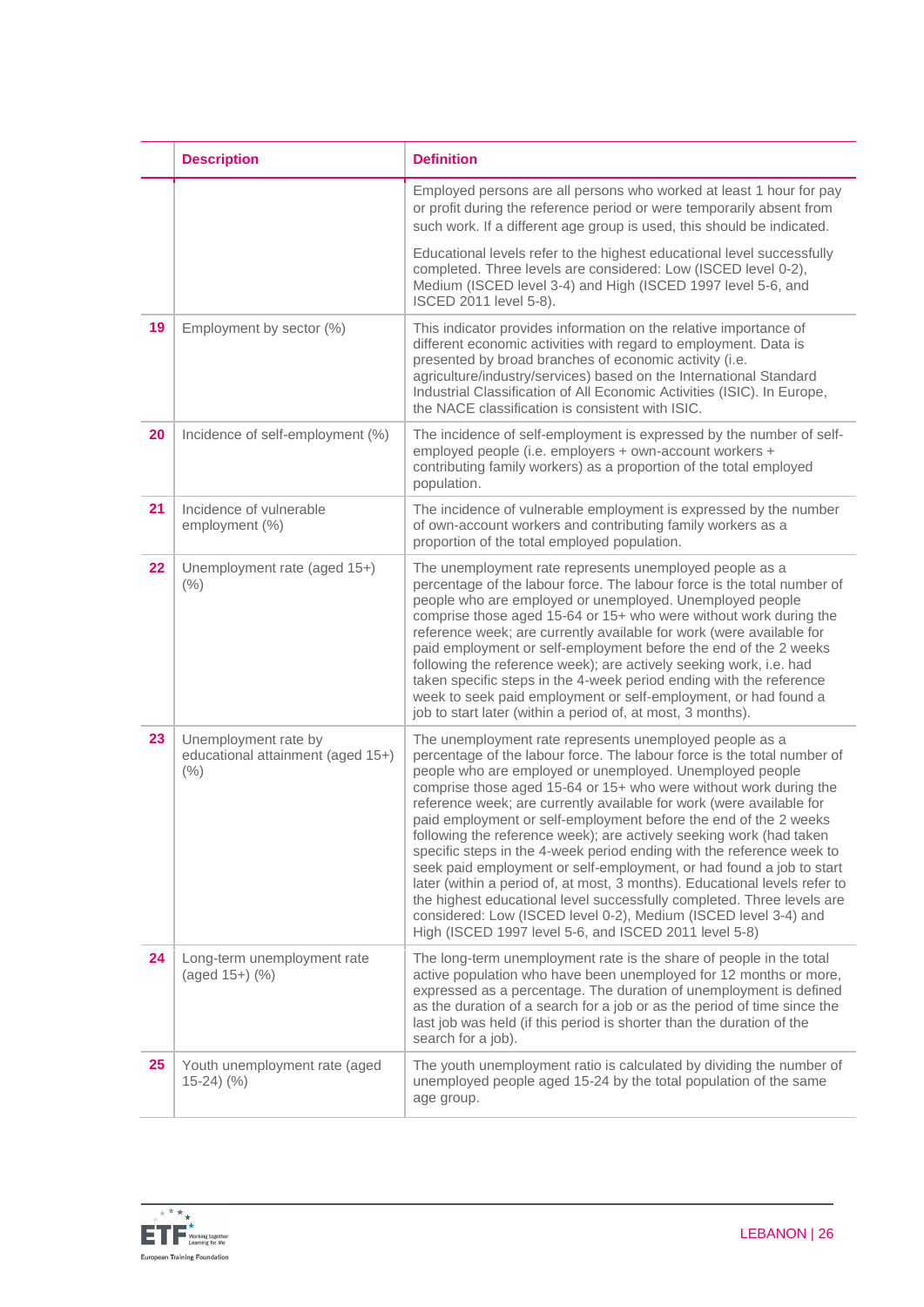|    | <b>Description</b>                                                                         | <b>Definition</b>                                                                                                                                                                                                                                                                                                                                                                                                                                                                                                            |
|----|--------------------------------------------------------------------------------------------|------------------------------------------------------------------------------------------------------------------------------------------------------------------------------------------------------------------------------------------------------------------------------------------------------------------------------------------------------------------------------------------------------------------------------------------------------------------------------------------------------------------------------|
| 26 | Proportion of people aged 15-24<br>not in employment, education or<br>training (NEETs) (%) | The indicator provides information on young people aged 15-24 who<br>meet the following two conditions: first, they are not employed (i.e.<br>unemployed or inactive according to the ILO definition); and second,<br>they have not received any education or training in the 4 weeks<br>preceding the survey. Data is expressed as a percentage of the total<br>population of the same age group and gender, excluding the<br>respondents who have not answered the question on participation in<br>education and training. |

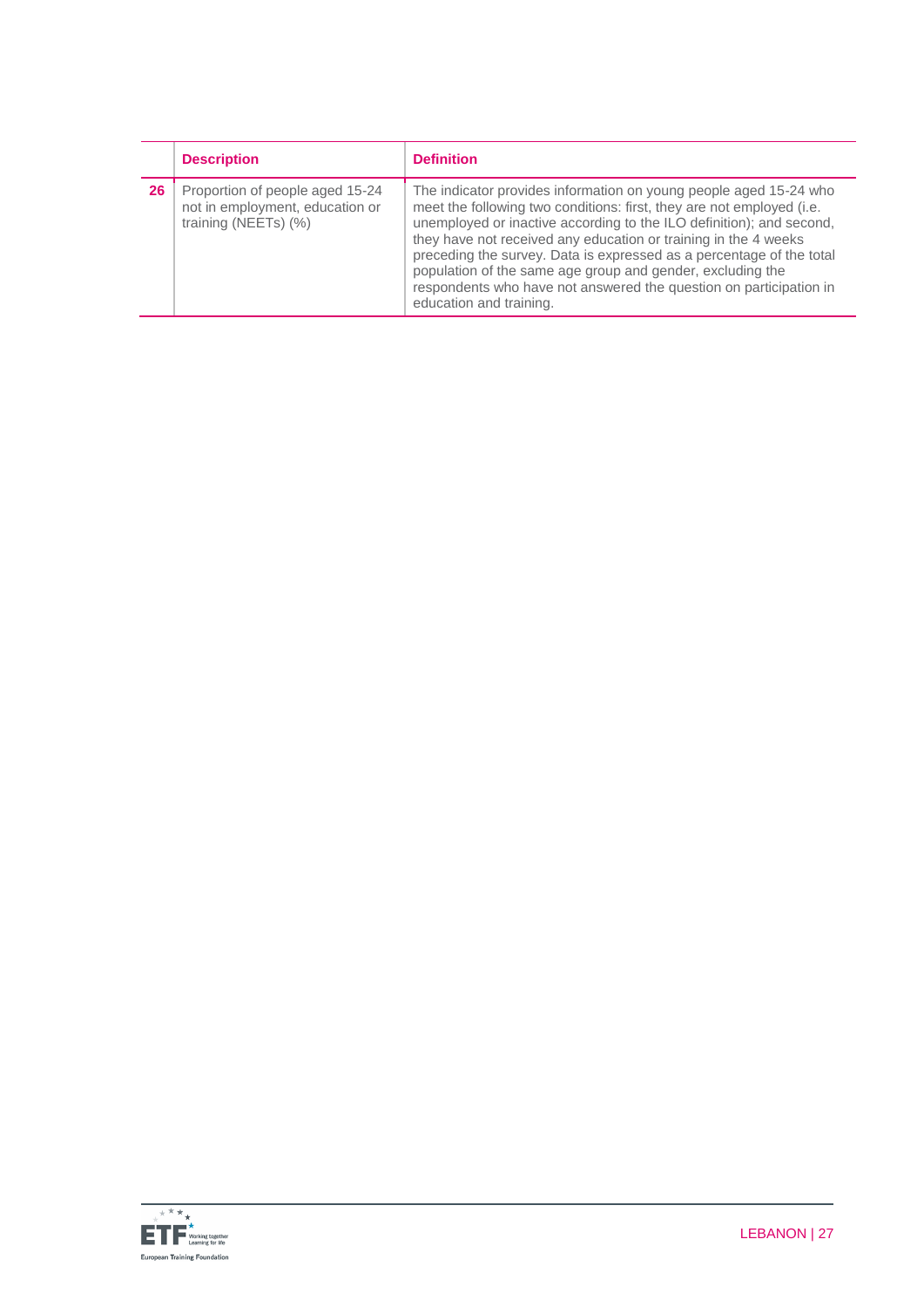# **REFERENCES**

World Bank, Lebanon Minimum Wage - World Minimum Wage Rates 2020, 2021

UN, LEBANON ANNUAL RESULTS REPORT, 2020

World Bank, Lebanon Economic Monitor, Spring 2021

Emergency Response Plan 2021-2022, August 2021

Lebanon Education Sector, Newsletter, October 2021

Ministry of Public Health (MoPH) Decree No 1351, 2 Nov 2020

National Strategic framework for TVET 2018-2022, accessed at: [https://www.ilo.org/wcmsp5/groups/public/--](https://www.ilo.org/wcmsp5/groups/public/---arabstates/---ro-beirut/documents/publication/wcms_633487.pdf) [arabstates/---ro-beirut/documents/publication/wcms\\_633487.pdf](https://www.ilo.org/wcmsp5/groups/public/---arabstates/---ro-beirut/documents/publication/wcms_633487.pdf)

Government of Lebanon (GoL), estimates from November 2020, 2020, accessed at: [https://data2.unhcr.org/en/situations/syria/location/71#\\_](https://data2.unhcr.org/en/situations/syria/location/71#_) ga=2.40303274.989084136.1603809143- 1953895612.1581579111

UNRWA, based on Lebanese-Palestinian Dialogue Committee (LPDC) data, 2021

UN, LEBANON ANNUAL RESULTS REPORT, 2020

UN News, 'Lebanon "fast spiralling out of control" leaving many destitute and facing starvation, warns Bachelet', 10 July 2020

World Bank, Abdul-Hamid Husein and Yassine Mohamed, Political Economy of Education in Lebanon: Research for Results Program. International Development in Focus, 2020.

No Lost Generation report – We don't give up, Report on school year 2019-20, January 2020

Government of Lebanon/UN, Lebanon Crisis Response Plan 2017-2020, 2020, accessed at: <https://reliefweb.int/sites/reliefweb.int/files/resources/74641.pdf>

MEHE & UNESCO, Fact Sheet on School Rehabilitation, September 2020

World Bank, Foundations for Building Forward Better an Education Reform Path for Lebanon, 2021

UNHCR data on total number of children known to UNHCR as of September 2018, 2019

Lebanese Republic Central Administration of Statistics (CAS)/ILO/EU, Labour Force and Household Living Conditions Survey (LFHLCS) 2018-2019, Beirut, 2020 accessed at: [https://www.ilo.org/beirut/publications/WCMS\\_732567/lang--en/index.htm](https://www.ilo.org/beirut/publications/WCMS_732567/lang--en/index.htm)

Imad Kreidieh, as reported in L'Orient Today, 25 August 2021, accessed at: [https://today.lorientlejour.com/article/1272641/with-thestate-telecom-monopoly-crippled-lebanon-may-soon-go](https://today.lorientlejour.com/article/1272641/with-thestate-telecom-monopoly-crippled-lebanon-may-soon-go-offline.html?utm_campaign=Post70879&utm_medium=email&utm_source=CMS-34)[offline.html?utm\\_campaign=Post70879&utm\\_medium=email&utm\\_source=CMS-34](https://today.lorientlejour.com/article/1272641/with-thestate-telecom-monopoly-crippled-lebanon-may-soon-go-offline.html?utm_campaign=Post70879&utm_medium=email&utm_source=CMS-34)

Lebanon Education Sector, Impact of Economic Crisis and COVID 19 on Education in Lebanon Secondary Data Review Report July 2021

AVSI, Education Rapid Needs Assessment, September 2021

ETF, NQF in Lebanon, July 2021

UNESCO, Work-Based Learning Study Reviewing Work-Based Learning (WBL) Programmes for Young People in Lebanon, 2021

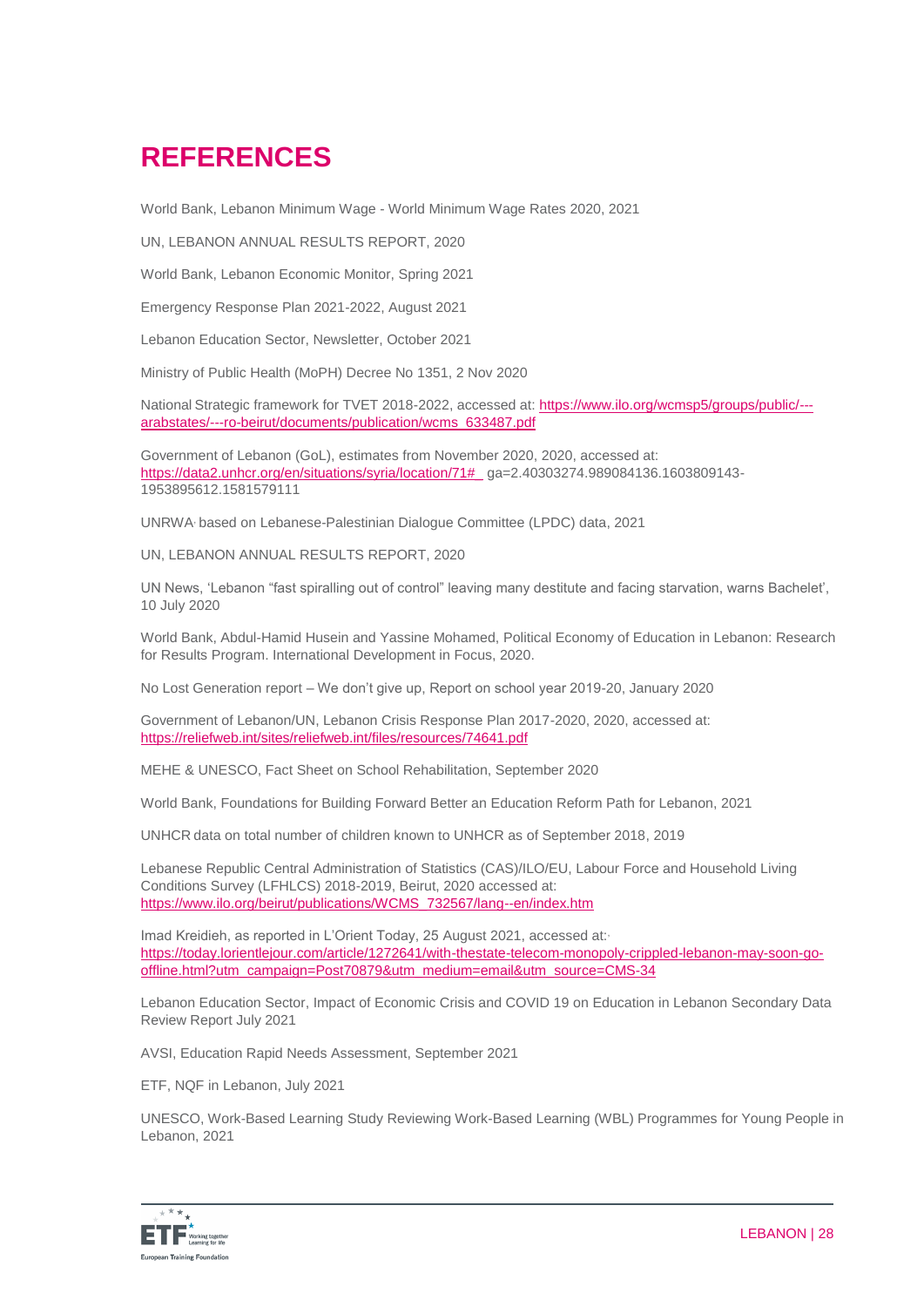Lebanon Education Sector, Lebanon: Education at a Tipping Point Education Sector Advocacy Brief, October 2021

ETF, Mapping Existing Initiatives Focusing on Skills for Enterprise Development, March 2021

EUROMESCO, The Socioeconomic Impact of COVID-19 on Lebanon: A Crisis Within Crises, June 2020, accessed at: [https://www.euromesco.net/publication/the-socioeconomic-impact-of-covid-19-on-lebanon-a-crisis](https://www.euromesco.net/publication/the-socioeconomic-impact-of-covid-19-on-lebanon-a-crisis-within-crises/)[within-crises/](https://www.euromesco.net/publication/the-socioeconomic-impact-of-covid-19-on-lebanon-a-crisis-within-crises/)

EU, 'Digitalisation of small and medium enterprises (SMEs) in the Mediterranean,' 2020

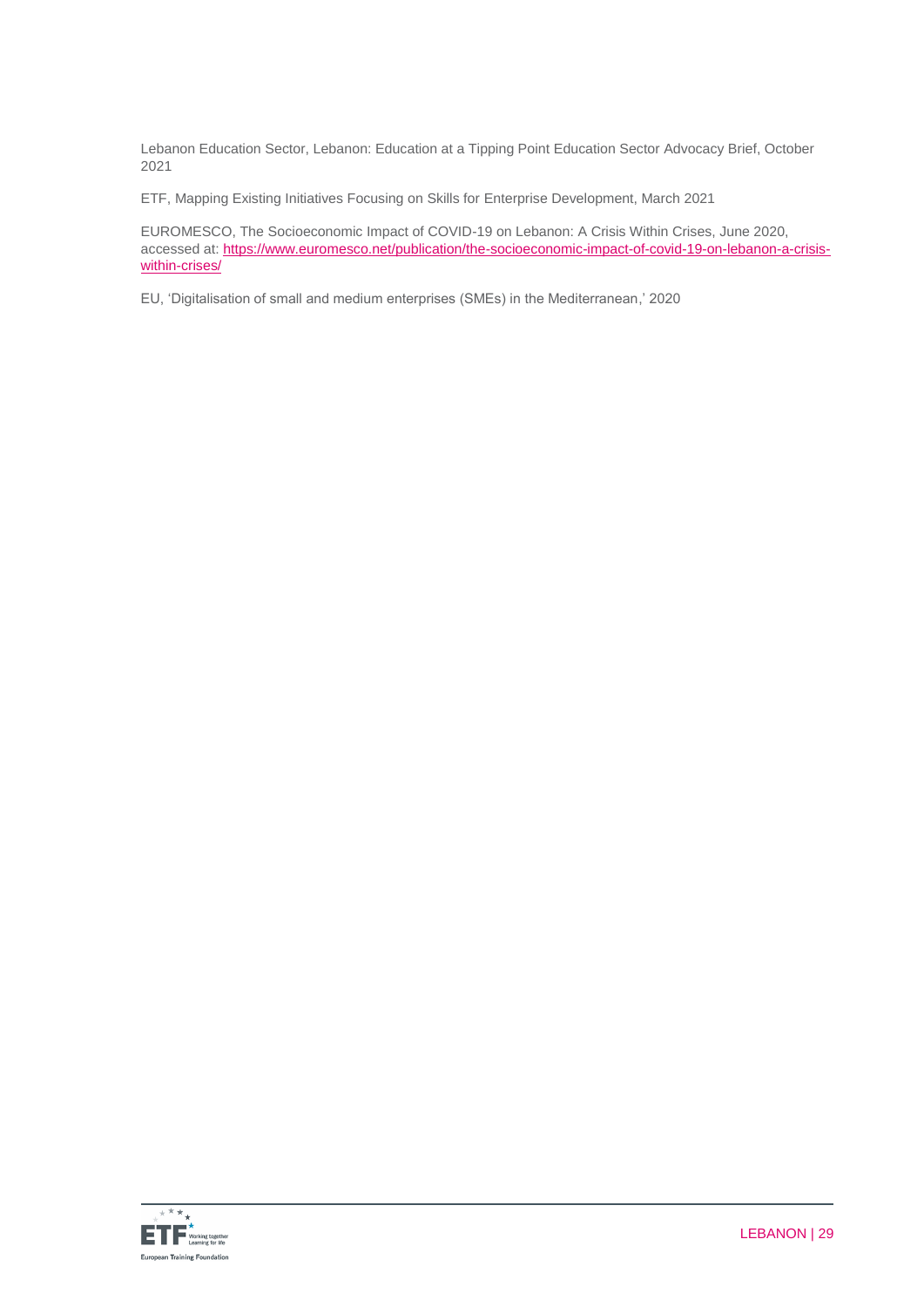# **LIST OF ACRONYMS**

| <b>ALMP</b>   | Active labour market programme                                   |
|---------------|------------------------------------------------------------------|
| <b>AUB</b>    | American University of Beirut                                    |
| <b>DGVTE</b>  | Directorate General for Vocational and Technical Education       |
| <b>ERP</b>    | <b>Emergency Response Plan</b>                                   |
| <b>GDP</b>    | Gross domestic product                                           |
| GEO           | <b>Guidance Employment Office</b>                                |
| IMF           | <b>International Monetary Fund</b>                               |
| <b>LCRP</b>   | Lebanon Crisis Response Plan                                     |
| <b>LFHLCS</b> | Labour Force and Household Living Conditions Survey              |
| <b>LNQF</b>   | Lebanese National Qualifications Framework                       |
| <b>LP</b>     | Dual system                                                      |
| <b>MEHE</b>   | Ministry of Education and Higher Education                       |
| <b>NEO</b>    | National Employment Office                                       |
| <b>NGO</b>    | Non-governmental organisation                                    |
| <b>NQF</b>    | <b>National Qualifications Framework</b>                         |
| <b>NSF</b>    | <b>National Strategic Framework</b>                              |
| <b>NSS</b>    | <b>National Social Security</b>                                  |
| <b>NSSF</b>   | <b>National Social-Security Fund</b>                             |
| <b>NVTC</b>   | <b>National Vocational Training Centre</b>                       |
| <b>PISA</b>   | Programme for International Student Assessment                   |
| <b>PPE</b>    | Personal protective equipment                                    |
| <b>SME</b>    | Small or medium-sized enterprise                                 |
| SMEB          | Survival and Minimum Expenditure Basket                          |
| <b>TVET</b>   | Technical and vocational education and training                  |
| <b>UNDP</b>   | United Nations Development Programme                             |
| <b>UNESCO</b> | United Nations Educational, Scientific and Cultural Organization |
| <b>UNHCR</b>  | United Nations Refugee Agency                                    |
| <b>UNICEF</b> | United Nations Children's Fund                                   |
| VET           | Vocational education and training                                |
|               |                                                                  |

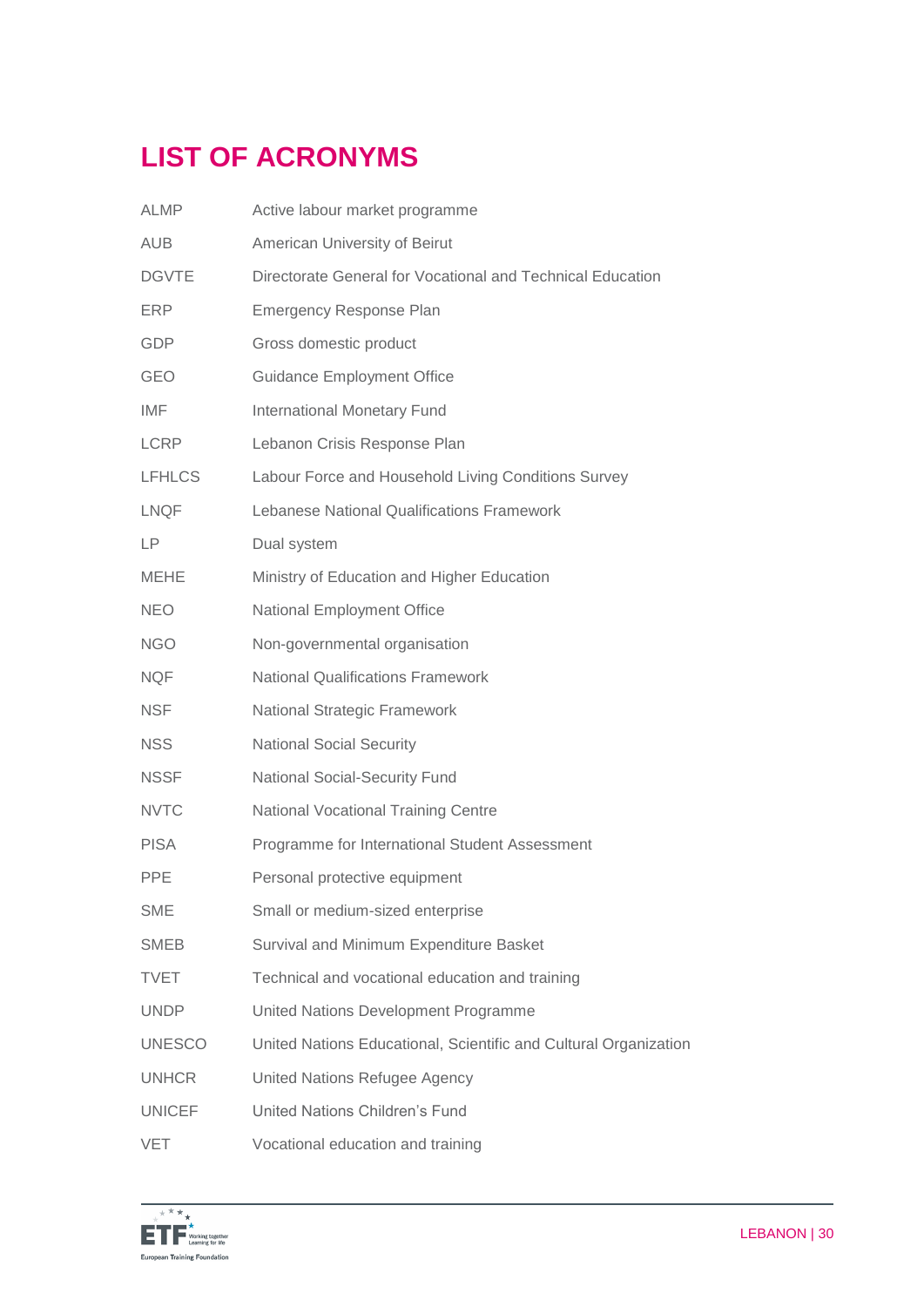WBL Work-based learning